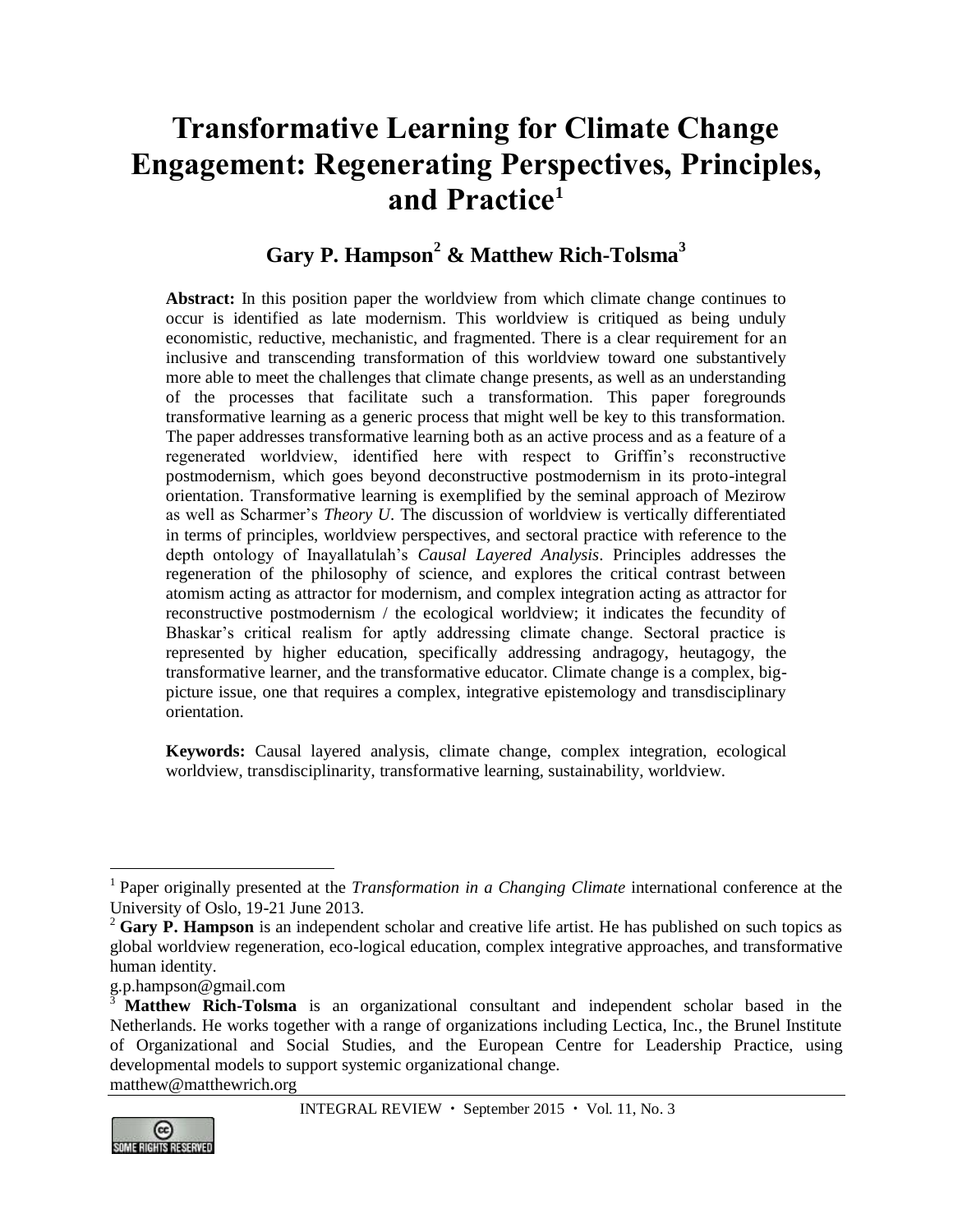# **Introduction**

 $\overline{a}$ 

Contemporary climate change<sup>4</sup> is induced by one species, the same species that is now considering its possible, probable, and preferred futures arising from the consequences of its actions. Yet all species are affected, as indeed is the entire biospherical fabric of our shared existence. Contemporary climate change is quintessentially a big-picture issue. Planetary, longterm, complex, deep, multifaceted, and involving all cultures, all memes, and all known lifeforms, climate change calls out for approaches of engagement which aptly address and carefully integrate a myriad of fields including those addressing the physical, the ecological, and the psycho-socio-cultural. To understand how we reached this point, sufficient depth of philosophical, historical, and depth-cultural analysis is necessary; to most effectively move toward our best realistic futures, we not only require futures thinking but also suitable processes which enable us to make the necessary transformations of thought, affect, and behaviour authentically and efficiently. We need to regenerate our world into something we want before it degenerates us into something we do not want.

In this article we suggest that transformative learning is a useful signifier to encompass the cluster of various processes – able to be used in a variety of individual and collective contexts – which adequately enable such transformations at both individual and collective levels. We believe that the potential usefulness of transformative education in addressing climate change has not been explored sufficiently and this paper therefore attempts to valorise transformative learning as one appropriate approach to facilitating the worldview shift required to address this wickedly complex challenge. We attempt to unpack transformative learning through the lenses of (philosophical) perspectives, (scientific) principles, and (sectoral) practice. Each of these provide useful – to some degree irreducible – lenses to assist piecing together the numerous angles, which the complexity of climate change demands. This symbolises the understanding that climate change is a complex but singular ontology requiring an aptly analogous complex but incisive epistemological tapestry. Specifically, the lenses used here can be interpreted according to a vertical schema such as Causal Layered Analysis (Inayatullah, 1998).

After situating the current interest within a review of climate change discourse, we address the layers of perspective and principle, respectively. This is followed by a discussion of the social sector of higher education. Finally, a "hermeneutic circle" of learning is also facilitated through the deepening iteration of transformative learning as a topic in the perspectives and practice sections.

The key normative orientation regarding the need for  $-$  and direction of  $-$  regeneration is given by the critical contrast between the worldview of modernism (with its underlying principle of atomism), deconstructive postmodernism and that of reconstructive postmodernism<sup>5</sup> (with its

<sup>&</sup>lt;sup>4</sup> For current data concerning climate change, see Brown (2008) and the Earth Policy Institute's website [\(http://www.earth-policy.org/data\\_center/\)](http://www.earth-policy.org/data_center/). One should also note the various "revealing and concealing" related to each term in the cluster of signifiers that includes *climate change*, *global warming,* and *global heating*.

<sup>5</sup> The term *reconstructive postmodernism* was coined by Griffin (2002). He identifies it as "a diffuse sentiment...that humanity can and must go beyond the modern" (p. vii), where the modern worldview is identified in relation to "Galilean-Cartesian-Baconian-Newtonian science" (p. vii). Griffin differentiates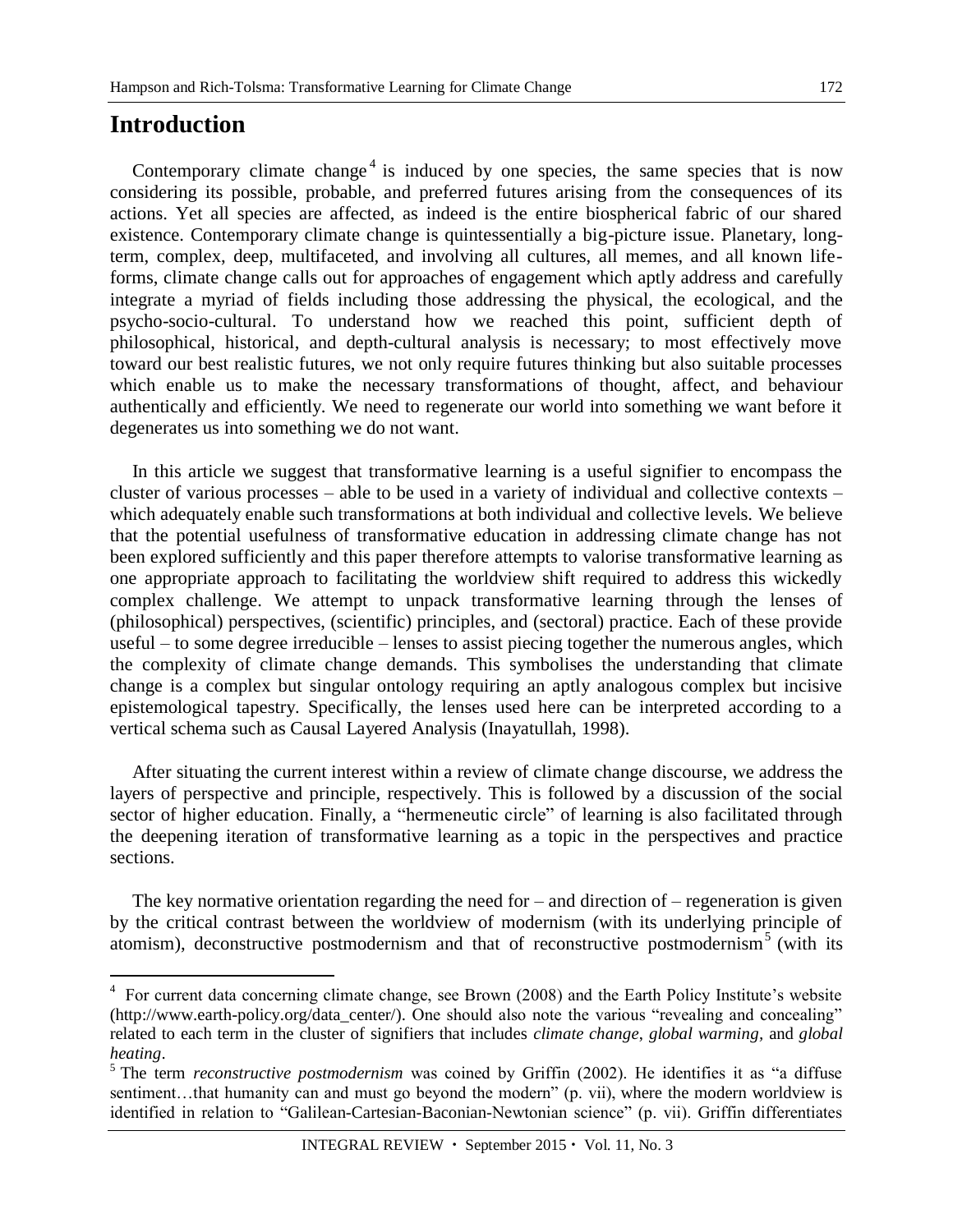173

underlying principle of complex integration). The central idea is that the latter, but not the former, is suitable for an eco-logical future - one in which climate change is most adequately addressed in thought and action. Transformative learning is both an object of inquiry and the process by which many of the insights discussed in the paper have arisen and can continue to arise. It forms the core process within the preferred emerging worldview, and so forms the introduction to that section.

# **Reviewing Climate Change Discourse**

 $\overline{a}$ 

Climate change discourse can be identified in relation to sustainability discourse and, more generally, to environmental discourse, which itself has begun as a complementary movement to modern times out of the Romantic streams of philosophical thought following the Enlightenment (see Hampson, 2010c, 2013). *Silent Spring*, Rachel Carson's (1962) expose on the harmful effects of industrial pesticides is largely credited with launching the contemporary environmental movement by awakening an awareness of the urgency of the ecological crisis in popular consciousness (Glausiusz, 2007).

Following the 1972 UN Conference on the Human Environment in Stockholm – the same year as the Club of Rome's *Limits to Growth* report (Meadows *et al.*, 1972) – the somewhat contested notions of "sustainability"<sup>6</sup> and "sustainable development" (the latter developing from around 1980<sup>7</sup> at the beginning of the neoliberal era) have gradually systematized environmental discourse in various ways (Kaivo-oja, Luukkanen, & Malaska, 2001). A spectrum involving economistic (neoliberal) imaginaries at one end and deep ecological attractors on the other can be identified. To date, the former appears to be the dominant mainstream interpretation (Howarth  $\&$ Norgaard, 1992). The geneaology of the economistic interpretation (Lerch & Nutzinger (2002) and Kaivo-ja, Luukkannen, & Malaska (2001)) includes: early neoclassical economic growth theories that incorporate natural resource constraints on the economic doctrine (e.g. Hicks, 1946; Solow, 1974; Page, 1977; and Hartwick, 1977), The Safe Minimum Standards approach (Ciriacy-Wantrup, 1952; and Bishop 1978, 1993), The London School Approach (Pearce et al., 1990; Klaasen & Opschor, 1991; Pearce & Turner, 1990), Daly's Steady-State approach (1990, 1992), The World Bank's neoclassical approach (1992), and The Wuppertal approach (Femia, Hinterberger, & Renn, 1999). Selby & Kagawa (2010) offer a firm critique of this perspective with respect to its uptake in education:

between re/constructive and deconstructive (or relativistic) postmodernisms, inferring a complex relationship between them such that they both share the idea that "a massive deconstruction of many received concepts is needed," yet the deconstruction "is not so totalizing as to prevent reconstruction" (p. ix). The vector of this reconstruction is toward "a new unity of scientific, ethical, aesthetic, and religious intuitions" (p. ix) involving "a creative synthesis of modern and premodern truths and values" (p. x).

<sup>6</sup> There is no complete agreement concerning the meaning of sustainability. In an attempt to clarify the multiplicity of opinion, Varey (2003) has collated over 100 separate definitions from a wide diversity of sources.

<sup>&</sup>lt;sup>7</sup> World Conservation Union's strategy document (IUCN, 1980); elaborated upon at length by the socalled Brundtland commission's report, *Our Common Futures* (WCED, 1987) and the 1992 UN World Conference on Environment and Development, Rio de Janiero (United Nations, 1993).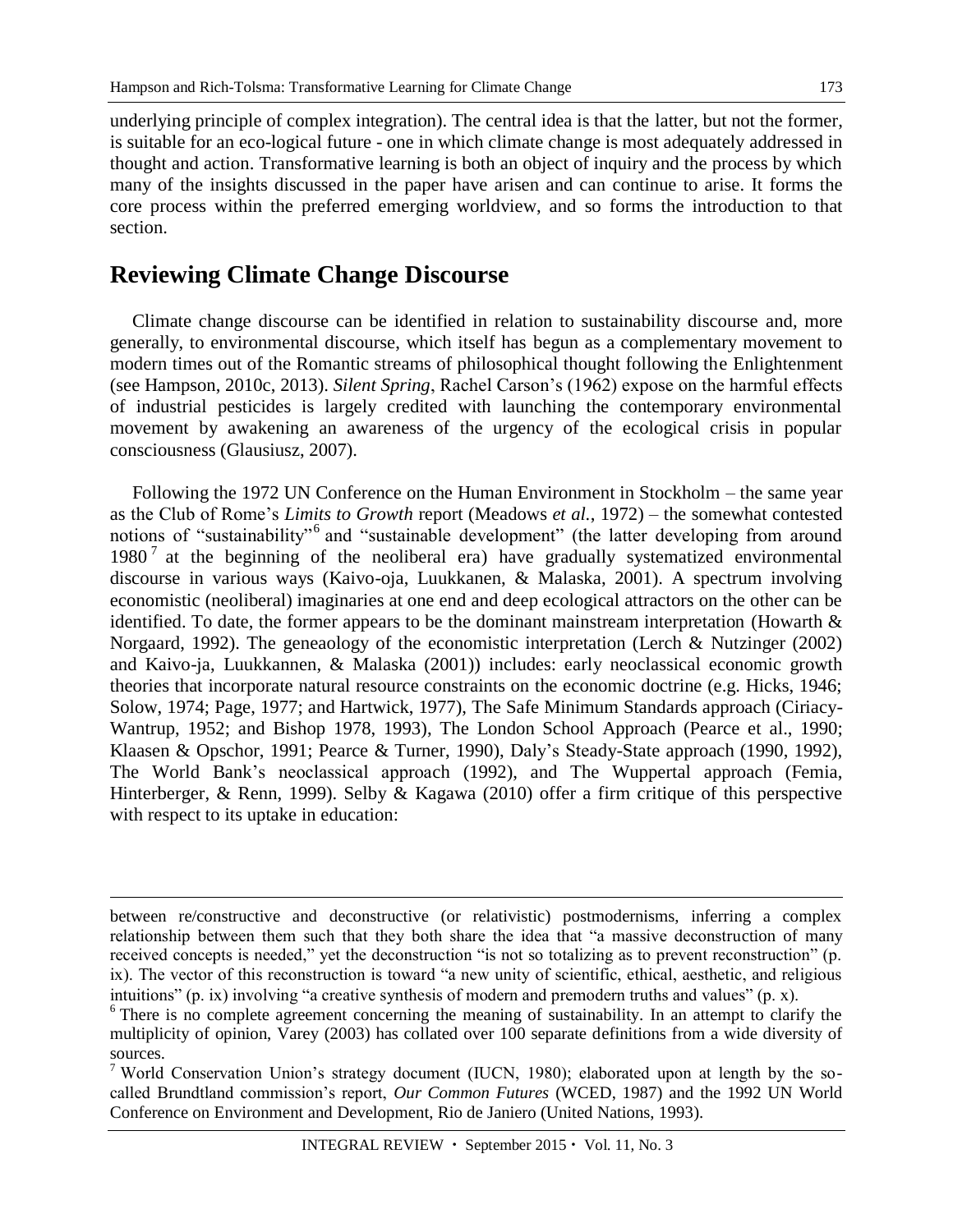Education for sustainable development (ESD) is the latest and thickest manifestation of the 'closing circle' of policy-driven environmental education. Characterised by definitional haziness, a tendency to blur rather than lay bare inconsistencies and incompatibilities, and a cozy but ill-considered association with the globalisation agenda, the field has allowed the neoliberal marketplace worldview into the circle so that mainstream education for sustainable development tacitly embraces economic growth and an instrumentalist and managerial view of nature that goes hand in glove with an emphasis on the technical and the tangible rather than the axiological and intangible. Runaway climate change is imminent but there is widespread climate change denial, including within mainstream ESD. A transformative educational agenda in response to climate change is [called for]. (p. 37)

In response to such critiques – i.e. interpretations at the other end of the spectrum – lie the more complex perspectives of the deep ecological approaches which tend to support the evolutionary emergence of a zero-growth society (Daly, 1992). They variously include Capra's (1982) web of life, Naess's (1989, 2005) *Ecosophy T*, Guattari's (1989) ecosophy, Shiva's (1988, 2007, 2008) Vedic ecofeminism, Berry's (1991) ecotheology, Macy's (1991, 2005) work that reconnects, and Lovelock's (2000) Gaia hypothesis.

Facilitated by popular accounts of the crisis such as Gore's (2006) *An Inconvenient Truth*, the profound effects of climate change have now become part of mainstream discourse. Unfortunately, mainstream media continue to present a decidedly biased account of the science (Readfearn, 2013) such that the American public, for example, think that only approximately half of climate scientists are in agreement regarding the understanding that climate change is humaninduced, whereas in reality over 97% of climate scientists have been in consistent agreement for at least twenty years (Cook et al., 2013). It is clear that such data indicates the urgent necessity of advancing the *social (e.g. political) science* of climate change and its importance to mainstream understanding.

Academic discourses on climate change have been primarily oriented by technological innovation (e.g. regarding alternative energy), with additional reference to social innovation and systems transformation perspectives (e.g. Hardin Tibbs, 1993) – or an integration of these (e.g. McDonaugh & Braungart, 2012; James & Lahti, 2004). Despite these burgeoning innovations, however, evidence continues to indicate that the crisis is worsening. Why might this be the case? Unruh (2000) argues that technological industrial complexes emerge through complex adaptive interactions among technologies and institutions. Once lock-in to a particular technological industrial complex occurs (in response to a "strange attractor") it can become extremely difficult to displace, and can serve to lock-out other emergent technologies. The lock-in conditions are often exacerbated by governmental and legal structures. The whole system can then form dynamically stable sociotechnical regimes (Geels & Schot, 2007). This is the case for late modernity's addiction to both carbon technologies and industrial-scale livestock agriculture – both in the face of viable alternatives. The latter, which accounts for approximately 18% of greenhouse gases, is of critical importance, given its relative under-emphasis not only in popular discourse but also in the academic literature.

This highlights the importance of exploring the cultural and relational aspects of sustainability in terms of social and individual transformation. For instance, Bouwen & Tailleau (2004) point to an important dialectical relationship between relational and problem-solving strategies, which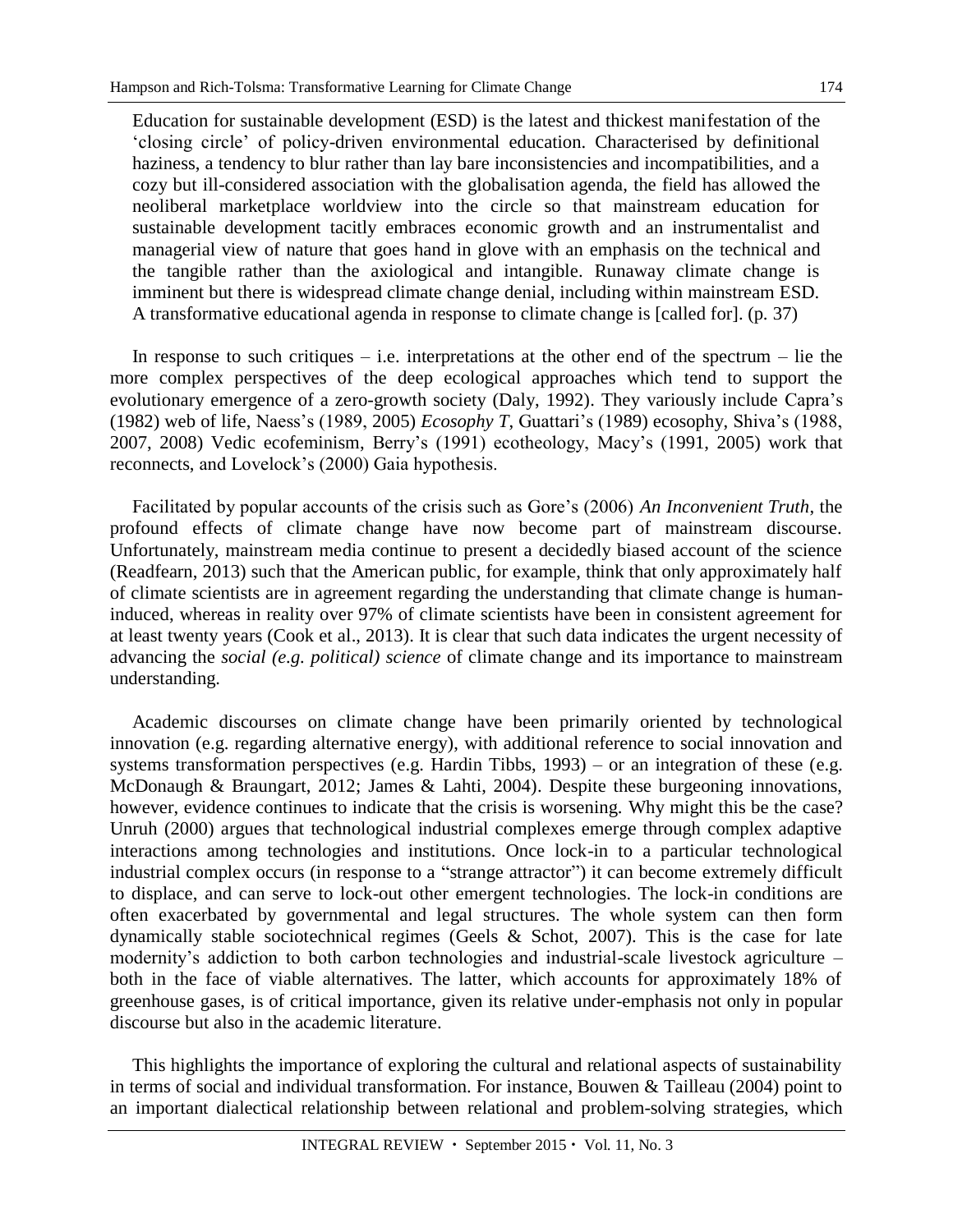may be seen as an integration of interior and exterior perspectives (Wilber 2000). Some attempts have been made to expand beyond traditional definitions of sustainability in light of these limitations; these include work by Brown (2006); Zimmermann (2005); Herrera (2005); Esbjörn-Hargens (2005); Varey (n.d.); Reason, Coleman & Ballard *et al* (n.d.); and Ballard (2005). In addition there is a growing body of work explicitly addressing the psychological aspects of sustainability, including the psychology of sustainable behaviour (Manning, 2009), conservation psychology (Saunders, 2003), and the development of the ecopsychological self (John & McDonald, 2007). Of particular note is the role of worldview (Lynam, 2012; De Witt, 2013).

Whilst transformative learning is identified as being very useful for education regarding ecological sustainability and climate change (Lange, 2004; Wals, 2010), it is considerably underemphasised. We hope to contribute to rectifying this situation, and in so doing, to help regenerate perspectives from those of late modernism and early postmodernism to those of an ecological or reconstructive post-postmodern worldview.

# **Regenerating Perspectives**

This section addresses the regeneration of worldview. The first part introduces transformative learning as key process through which worldview can be regenerated, whilst the second part addresses the overarching conceptualisation of worldview change. We start with transformative learning – as represented by a focus on the work of Mezirow as well as Scharmer's (2009) *Theory U*.

## **Transformative Learning**

The term *transformative learning* was originally coined by Mezirow (1978a). He first identified transformation as a valuable educational idea while conducting research in the late 1970's with women returning to postsecondary education or the workplace after a protracted absence. He was interested in exploring the factors that impeded or facilitated meaningful and successful re-entry experiences; his discoveries led him to a number of valuable realisations concerning the nature of learning. Notably, he evolved a new definition of transformation as "the process of using a prior interpretation to construe a new or a revised interpretation of the meaning of one's experience to guide future action" and concluded that "transformative learning occurs when there is a transformation in one of our beliefs or attitudes (a meaning scheme), or a transformation of our entire perspective (habit of mind)" (Merriam, Caffarella, & Baumgartner, 2007: 132). Mezirow's original model (1978a, 1978b) is normally understood in terms of ten stages of transformation, namely:

- 1. A disorienting dilemma;
- 2. A self-examination with feelings of guilt or shame;
- 3. A critical assessment of epistemic, sociocultural, or psychic assumptions;
- 4. Recognition that one's discontent and the process of transformation are shared and that others have negotiated a similar change;
- 5. Exploration of options for new roles, relationships, and actions;
- 6. Planning a course of action;
- 7. Acquisition of knowledge and skills for implementing one's plans;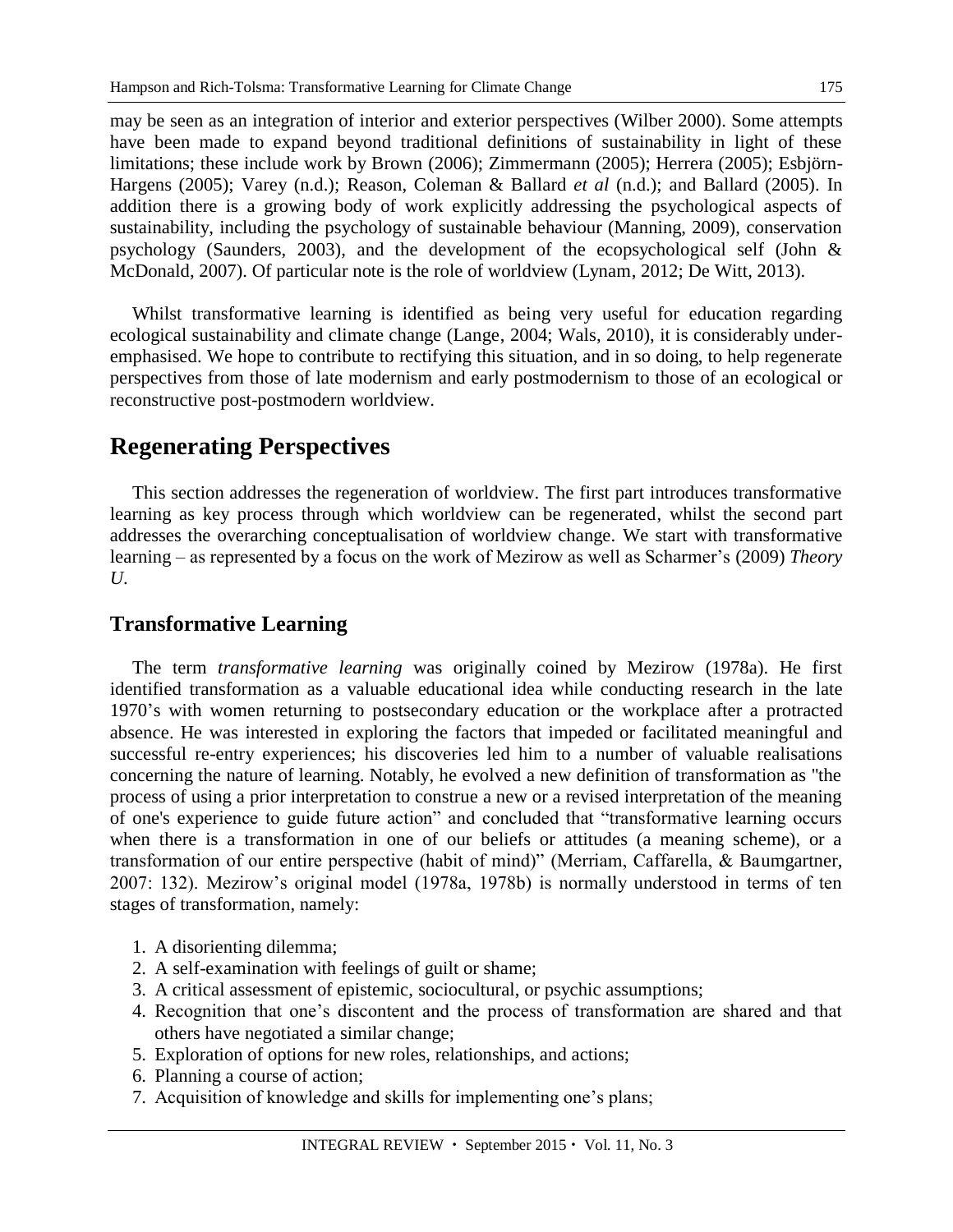- 8. Provisional trying of new roles;
- 9. Building of competence and self-confidence in new roles and relationships; and
- 10. A reintegration into one's life on the basis of conditions dictated by one's perspective.

At first blush, one can begin to see a mapping (from individual to collective) onto the issue of climate change. For example:

- 1. Climate change as a disorienting dilemma, one which humanity has not had to face before;
- 2. What collective guilt lies lurking beneath our hubris and denial regarding the mass extinction of species that is concurrently occurring?
- 3. The need to perform a socio-cultural psychoanalysis;
- 4. Joining forces;

 $\overline{a}$ 

- 5. Exploring possible and likely future scenarios;
- 6. Identifying paths toward our *preferred* scenarios (within the bounds of realism) what complex socio-cultural structures are involved?
- 7. What competencies and capacities do we need?
- 8. What prototyping might we conduct?
- 9. The need for ongoing co-empowerment;
- 10. Identifying the ideal of the regeneration of our socio-cultural fabric into one that is (at the very least) ecologically sustainable.

Kitchenham (2008) indicates the major influences on Mezirow's early work as being Thomas Kuhn's (1962) notion of paradigm shifts (regarding the structure of scientific revolutions); Paulo Freire's (1997) notion of conscientisation and dialogical action; and – from 1981 – Jürgen Habermas's (1971, 1984) domains of learning, namely, the technical, the practical, and the emancipatory.

Mezirow has continued to refine his theory over the last three and a half decades. Specifically, Mezirow (1985) distinguishes three types of learning – the instrumental, the dialogic, and the self- reflective – each of which comprise three possible learning processes – learning within meaning schemes, learning new meaning schemes, and transforming by learning through meaning schemes. Another significant refinement is Mezirow's (1998) distinction between two types of critical reflection on assumptions: (i) *objective* reframing of narrative and/or action; and (ii) *subjective* reframing of critical self-reflection on assumptions manifesting as narrative, systemic, therapeutic, and epistemic. A third significant contribution to the theory is the addition of four domains of transformation: (i) elaborating upon existing frames of reference, $8$  (ii) learning new frames of reference, (iii) transforming points of view, and (iv) transforming habits of mind (Mezirow 2000).

Broadly speaking, transformative learning integrates multiple understandings of the notion of transformation (Dirkx, 1998), including (i) transformation as critical reflection – the category with which Mezirow is most identified, (ii) transformation as consciousness-raising – identified primarily with Freire (1997), (iii) transformation as development – most explicitly identified with

 $8$  Frames of reference, in this sense, may be understood as embodying two components: habits of mind, which are broad-based assumptions that serve to filter our experience of life, and resulting points of view, attitudes, beliefs, and judgments.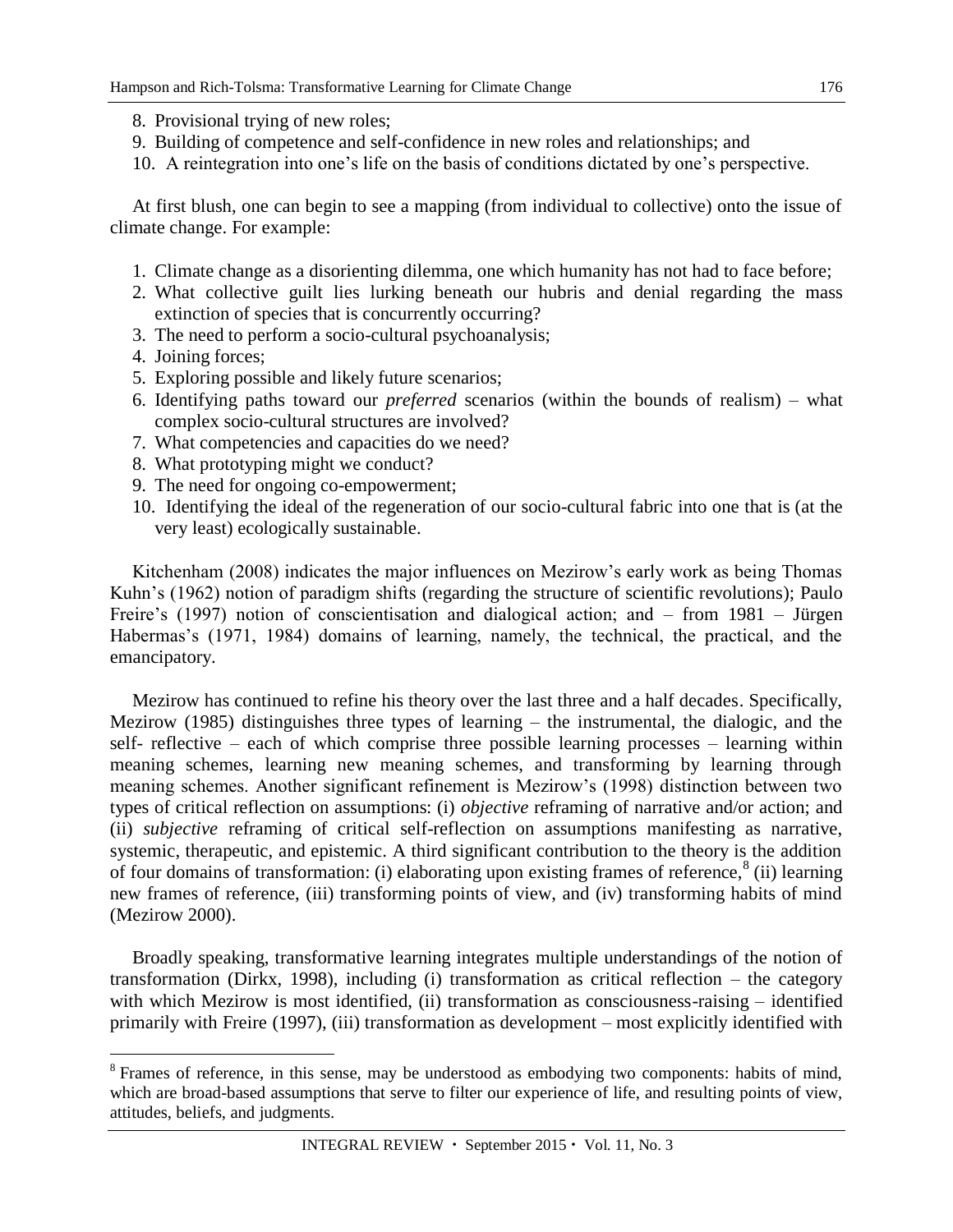Larry Daloz (1986) but also those who understand development as a transformation in consciousness (Merriam, 2004) – such as Sri Aurobindo (1975), Jean Gebser (1956), and Robert Keagan (1994), and (iv) transformation as individuation – primarily associated with Robert Boyd (1991; Boyd & Myers, 1988).

The vectors identified above (from Mezirow's points of departure) constitute a variety of ways in which there can be a transformative regeneration of perspectives. This ecosystem of understanding can be fruitfully complemented by a more recent addition to transformative learning – that of Otto Scharmer's (2009) *Theory U*.

Theory U facilitates an experience of social presence which enables a group to illuminate collective blind spots inherent in social systems with the aim of co-generating and co-leading transformation. The process takes the general shape of a "U":

- 1. The left hand "downward" movement comprises (from top down) *suspending* patterns of the past through open mind > seeing with fresh eyes > *diving deep* through open heart > sensing from the field > *letting go* through open will;
- 2. The bottom of the U comprises *presencing* (connecting to Source (Jaworski, 2012));
- 3. The right hand "upward" movement comprises (from bottom up) "*letting come*" through open will > crystallising vision and intuition > *enacting* through open heart > prototyping (co-creating strategic manoeuvres) > *embodying* through open mind.

It can be noted that the holistic dimensionality of this process resonates with a "head, heart, hands" framing, which has been identified as useful for transformative learning with respect to sustainability (Sipos, et al., 2008).

Scharmer proposes that the process necessitates a deep quality of attention and identifies the U as a progressive movement through four fields or structures of attention: field one involves operating from the old "me-world;" field two comprises moving into the current *it* (exterior) world; field three involves operating from the current "you-world;" whilst field four addresses the highest future possibility that is wanting to emerge. He argues that a movement from the reactive postures of field one to the more integrative and transformative impulses of field three and four are needed in order to create change throughout a complex system. On a micro (individual thinking) level this correlates to moving through four levels of *listening*: (i) downloading habits of thought, (ii) object-focused listening, (iii) empathic listening, and (iv) generative listening. The act of opening and surrender empowers the emergence of novelty by illuminating blind spots that we normally allow to be obscured by assumptions and superfluous thought. The process can be identified as involving five movements:

- 1. *Co-initiating*: generating collective intent, taking time to listen deeply to others, and tune into where life is leading us;
- 2. *Co-sensing:* opening ourselves to emergent possibilities and potentials through careful observation;
- 3. *Presencing:* surrendering our wills and connecting to the deep and still source of inspiration; in the midst of this deep silence an inner sense of embodied knowing is empowered to arise to the surface;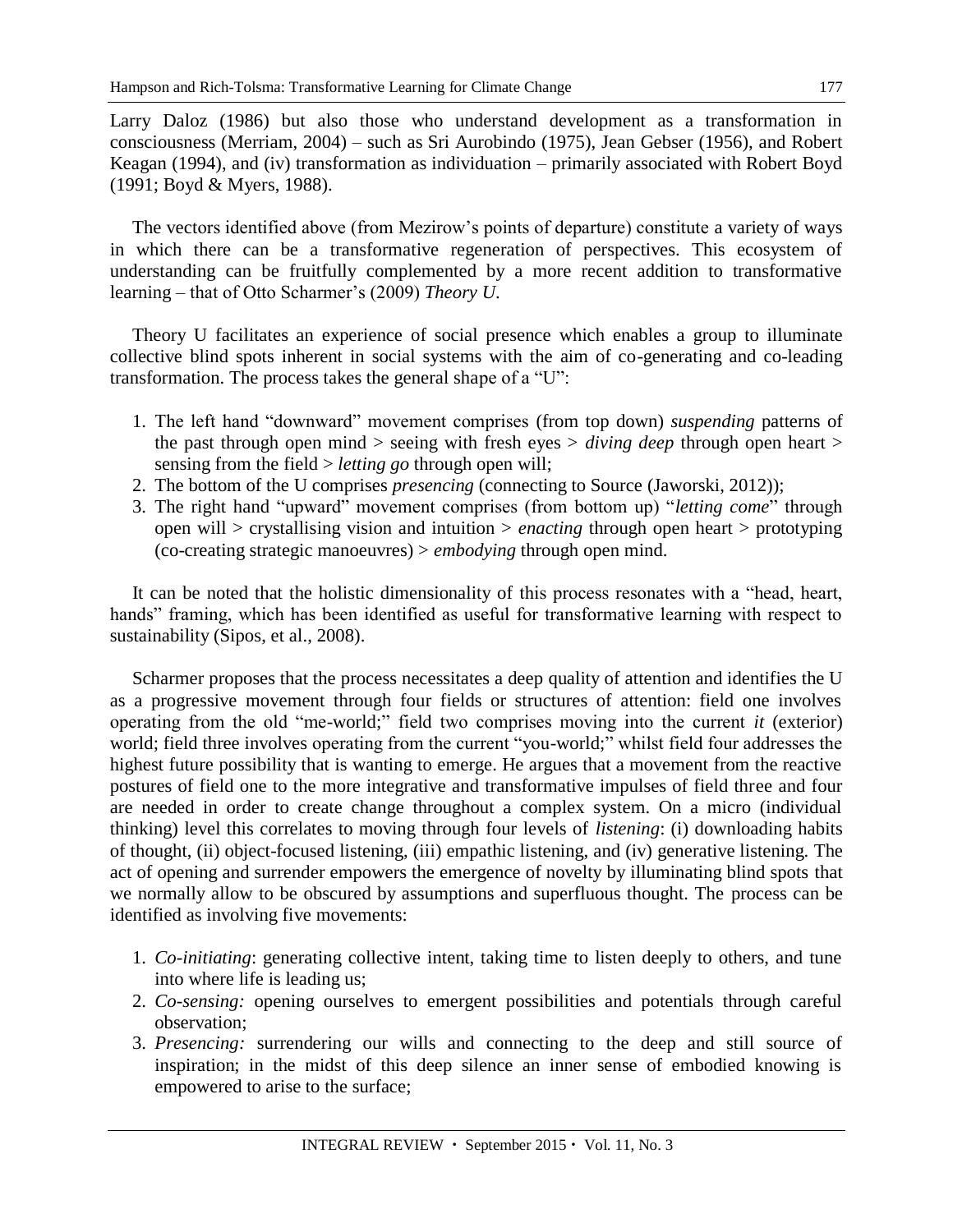- 4. *Co-creating*: exploring what prototypes of the new might look like and imagining how they might translate into real world action;
- 5. *Co*-*evolving*: holistically embodying and facilitating the ecosystemic emergence of the new.

In relation to climate change, the proposition is that the efficacy of appropriate transformative change would be significantly enhanced through employing Theory U processes.

## **Transforming Worldview**

Theory U employs a vertical schema to facilitate the regeneration of perspectives. As indicated in the introduction, a further vertically oriented model that orients the paper is that of Causal Layered Analysis, and its explicit inclusion of the worldview layer. To recap, Causal Layered Analysis conceives four layers of social reality. From surface to depth, these comprise:

- The litany layer;

 $\overline{a}$ 

- The policy or systemic layer;
- The worldview layer; and
- The layer of myth, metaphor and principles. $9$

News broadcasts and newspapers tend to focus on the litany layer, whilst policy-making operates at the systemic level below. In contrast to these two, the underlying layers of worldview and myth-metaphor tend mostly to operate unconsciously. Therefore, the system by which policy is oriented does not tend to question its basic premises. It tends to rest upon a business-as-usual paradigm as much as possible. The scope of climate change, however, demands a deeper engagement. It demands explicit address of the worldview and its concomitant "essences," metaphors, principles.

The work of Annick Hedlund-de Witt (2013) explicitly addresses worldview in relation to sustainability, entailing implications for climate change. She identifies that the structural (economico-socio-cultural) barriers to changing lifestyles are deeply embedded in worldviews and that research indicates that the dominant worldview is the central barrier for the transition to a more sustainable society. Yet "despite their apparent importance, worldviews tend to be underemphasized in the sustainability field" (p. 12). Moreover, she expresses the idea that a certain form of science can actually hamper efforts to the extent that it falls prey to *scientism* – involving an "excess of objectivity" Sarewitz (2004) – to the detriment of apt inclusion of interior (Wilber, 2000) perspectives (e.g. aesthetic experience, emotional responses, psychological dynamics, religious meaning, ethical issues, and cultural values (Esbjörn-Hargens, 2010a)) as indicated by *worldviews* (De Witt, 2013).

There are various levels of generality one might identify with respect to the concept of worldview. At one end of the spectrum, it could be understood that each person carries a different worldview. Heading toward more clustering of understanding, a wide range of worldviews could be identified regarding the wide range of demographic categorisations such as culture, age, or socio-economic status. At the most general level, however, we might wish to consider broad

<sup>&</sup>lt;sup>9</sup> Principles being an extension of the original conception, as explained above.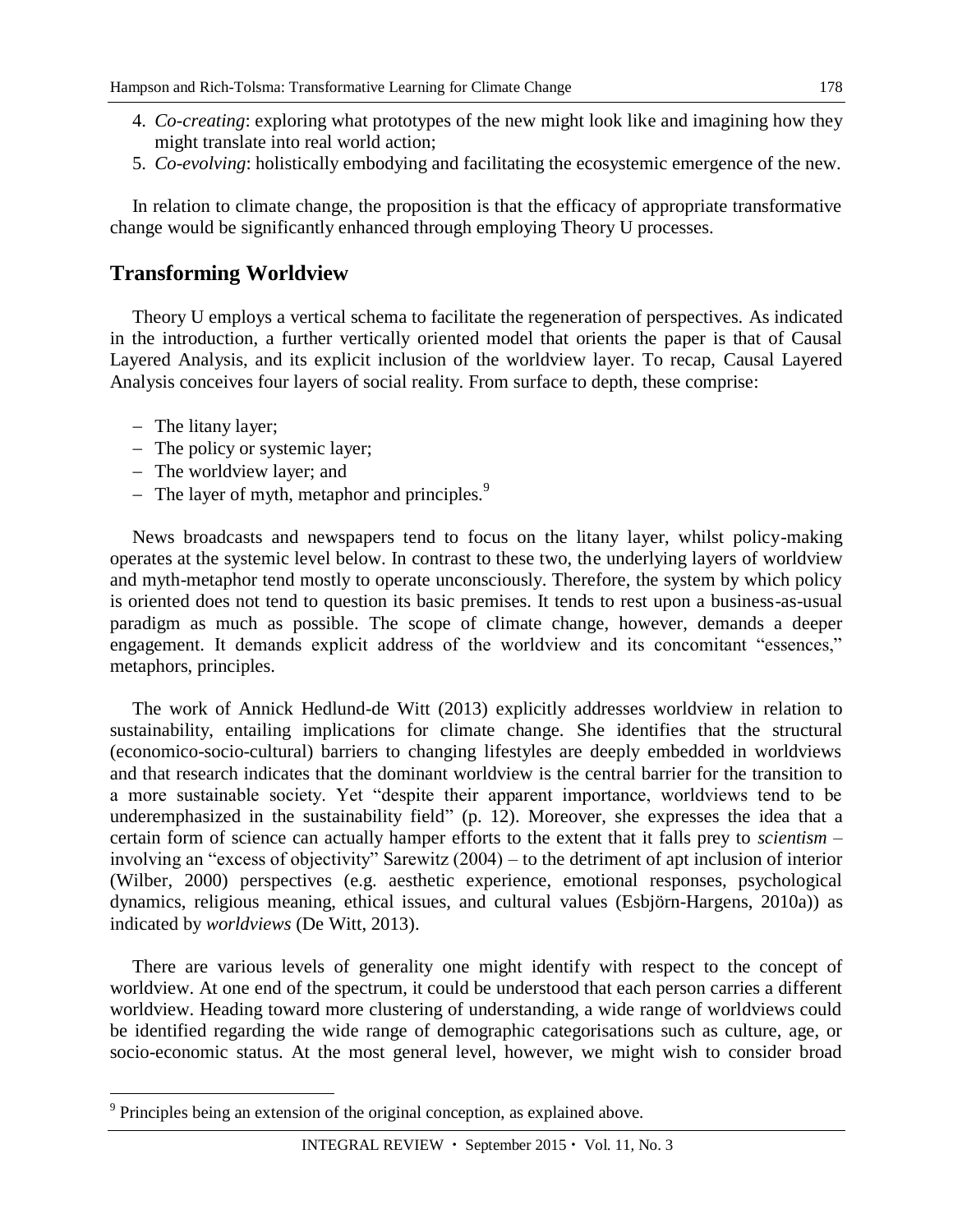sweeps of zeitgeists, both dominant and more marginal. At this level, we can identify such worldviews as "traditional," "modern," and "postmodern." Given that undesired climate change is associated with modernism – through such activities as fossil fuel use and industrial husbandry, it would be hard to adequately argue (though many attempt to) that we should somehow pursue a slightly modified business-as-usual approach. No. A more developed reconstructive postmodern worldview is called for. Such worldview comes in a variety of shapes and sizes, and not all might be fitting for the adequate address of climate change. The worldview proposed here is in the general camp of an ecological or reconstructive post-postmodernism [refs], one involving complex-integrative, postformal-integrative or integral thinking [refs]. Such thinking requires not only the address of its own understanding of climate change, but it also needs to be able to adequately understand and communicate with interpretations of climate change stemming from other worldviews.

# **Regenerating Principles**

Underlying the worldview layer could be myths, metaphors, values, patterns, principles, habits, templates, etc. The following addresses one of these, perhaps a key one – the transformation of modern atomism to complex integration or "eco-logics" (Hampson, 2010a, 2010b, 2011). <sup>10</sup> Such a transformation of principles underlying worldview can be understood in relation to Kuhn's (1962) notion of "paradigm shifts" which makes space for the inclusion of sociological, psychological, and historical viewpoints in the development of scientific knowledge.

We first discuss the general context of paradigm change in the philosophy of science. This is followed by a more explicit address of the principles of modern atomism and complex integration.

### **Philosophy of Science**

 $\overline{a}$ 

It can be argued that a hindrance to apt climate change engagement comprises the current ideology or (mythic aspect) of science as distinct from the essence or core of scientific process, one involving appropriate inquiry at all levels. A pertinent context is that natural science to some interpreters often appears to be in inadequate dialogue with its philosophical roots whereby the role of scientist devolves into that of mere technician. The following historical context provides a lens that might be helpful in addressing the contemporary configuration of the philosophy of science.

Although science substantively developed in the classical Islamic civilisation (see Hampson, 2010c), its dominance only took hold in the modern era. Somewhat in response to the abuses of the Christian Church in the Middle Ages, modernism – and thus modern science – increasingly rejected metaphysical perspectives. A consequence of this is that it "flattened" the once-existing

<sup>&</sup>lt;sup>10</sup> The atomistic $\leftrightarrow$  acco-logical dimension is, of course, not the only one that can be used to distinguish the preferred worldview to the present hegemonic one. It is, for example, important to address "principles of affect," so to speak – emotional values which charge the worldviews. This is a complex matter, but certainly a move from *greed* as (mostly) unconscious motivator to *care* as (more) conscious motivator would be in order. To assist in this, the classical question *What is the Good Life?* needs to re-enter the centre of the conversation of culture and politics.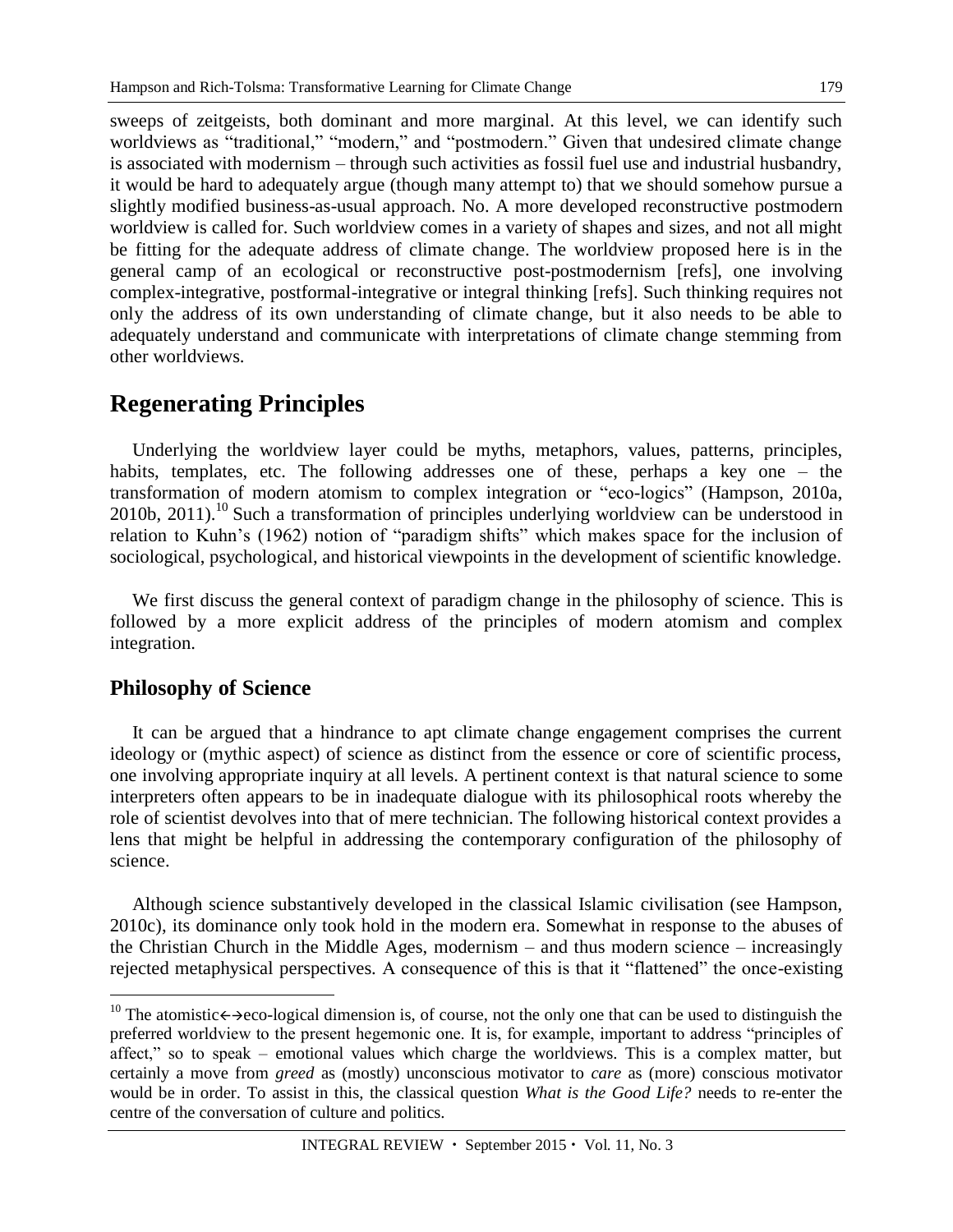vertical ontology into a single strata; moreover, the single strata that it adopted was the lowest stratum, that of "fundamentals" (as represented by physics and chemistry). One might say that molecules were prioritised over meaning. However, whilst address of fundamental layers is important, they are not necessarily the most significant aspects of reality. The short-term (in historical time) success of scientific address of these fundamentals to produce modern technology and its concomitant material comforts consolidated this "lowest common denominator" tendency. But we now find ourselves with a human-induced atmospheric-heating feedback loop, the cause of which we are not only not abating, but actually increasing. The good news is that modern science has adequately delineated the physical condition (i.e. that at the fundamental ontological stratum of atmospheric chemistry). The bad news is that humanity's collective actions to date give the impression that "no one is listening," or, perhaps more accurately, that those that are listening do not appear to have sufficient power in relation to the structures which govern collective human activity, that there are conflicting voices, many of which are fuelled by partisan interests. This understanding can be unpacked yet further, of course. And it needs to be. But this is precisely where social science and the arts and humanities step in with respect to climate change. Yet the most helpful insights that could be found here are thwarted by:

- The lower status (overall) of this aspect of contemporary academia as opposed to natural science and the "pragmatic" subjects of business, accountancy and technology (noting that "pragmatic" is rarely interpreted as "pragmatic for the planet");
- The undue "weight" of natural science paradigms attempted to be applied in the social sciences – notably regarding positivism; and
- $-$  The dominance of institutional disciplinarity  $-$  a form of modern atomism  $-$  such that there is insufficient integration or coherence between insights arising from natural science and those from the arts, humanities and social sciences.

Another is that the entire academic endeavour – regardless of philosophy of science employed – appears to be thwarted by an apparent anti-intellectualism in the political sphere whereby there is insufficient adherence to policy recommendations. Humanity's academic mind is working but the political "body" seems to be governed instead by lower drives – short-termism, greed; a global politics blinkered, obfuscating, partisan. Of course, there are many exceptions. Indeed, there is a groundswell of alternative thinking and action, too. Such transformative approaches have the potential to transform the collective outcomes of human activity – but only if there is a change of societal status of pertinent knowledge in the transition to a more ecologically sustainable world.

In relation to the above, transformative principles would include:

- The regeneration of politics through adhering far more closely to policy recommendations arising from such transdisciplinary climate change research; and
- The prioritisation of pertinence (Morin, 1999) along with the paradigms that support this – in the arts, humanities and social sciences. Such pertinence is facilitated by apt coherence between "the two cultures" of natural science and the humanities – empowering transdisciplinary understandings, and entailing the reinvigoration of philosophy and metatheorising suitable for a deep ecological era.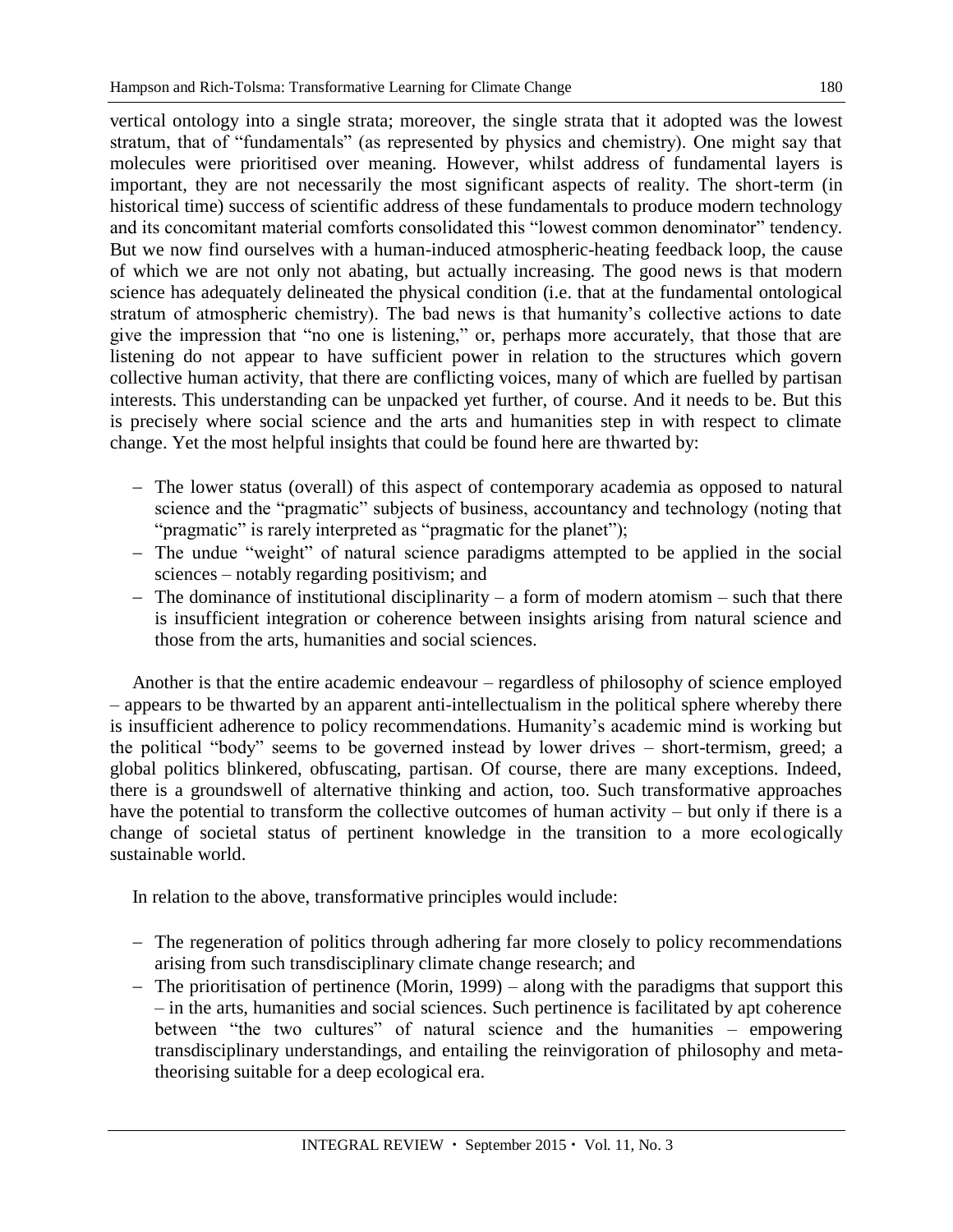The paradigms, philosophies and meta-theories entail regeneration via the principle of complex integration. It is the contrast between this prospect and the current default of the principle of modern atomism to which we now turn.

#### **Beyond Modern Atomism**

As indicated above, climate change is a quintessentially complex, big-picture issue. So, it would be hard to argue that apt engagement with it does not therefore require a like-minded epistemological orientation. The current default way of engaging does not adequately meet this requirement. Rather, it falls prey to modernism's – often hidden – tendency to be oriented by atomism or fragmentation. Where integration *is* attempted through modernism, the default is toward a reductionism or over-simplification (e.g. a "theory of *everything*" – in physics discourse – as constituted merely by *fundamental* particles rather than recognising more complex ontological levels include realities irreducible to fundamentals). Modern atomism shows itself in myriad ways throughout the institutionalisations of this kind of thinking in society. In academia, an instance where it shows itself in an undue reliance on disciplinary structures to the detriment of transdisciplinary orientations (Nicolescu, 2008).

Modern atomism is a remnant of the import of classical physics' conception of atoms as billiard balls. It underlies much technological and bureaucratic thinking. Its imaginery comprises units of similar character with non-complex identities; it focuses on these units to the detriment of both the relations between them and the identity of the whole system within which the atomistic identities are situated. Consequently, the pertinence of contexts, diversity, interactivity, and complex causal patterns is underplayed (Hampson, 2010b, 2011).

The principle of atomism that forms part of the layer beneath the modern worldview needs to be regenerated into a more complex and integrative one, one more resonant with the ecosystemic complex that is humanity-within-biosphere. Ecologies of the life-world require the development of ecologies of mind (Hampson, 2012). These ecologies of mind, or eco-logics, could manifest in a variety of ways. But a sense of the whole and a sense of the various dimensions of complexity need to form part of the mind-set. Oriented by this regenerated principle – that of complex integration – the approaches of critical realism, ecosophy, and postformal integral theorising variously represent facilitations toward an eco-logical future.

With respect to the explicit conceptual location of philosophy of science, critical realism counters both fundamentalised positivism and fundamentalised constructivism or relativism through adopting a more realistically complex picture of the whole, including the normative. In this way, critical realism comprises a philosophy of science adequate to meet the challenges and complexity of climate change (Hedlund-de Witt, 2013) (with its ecosystem of current and potential normativities), particularly with regard to the different understandings required to confluently address the physical world, biospherical ecosystems, and the psycho-socio-cultural sphere.

The following section exemplifies this panoramic sense of the critical and the real by focusing on the regeneration of the sector of higher education, a social location key to fostering a transformative worldview.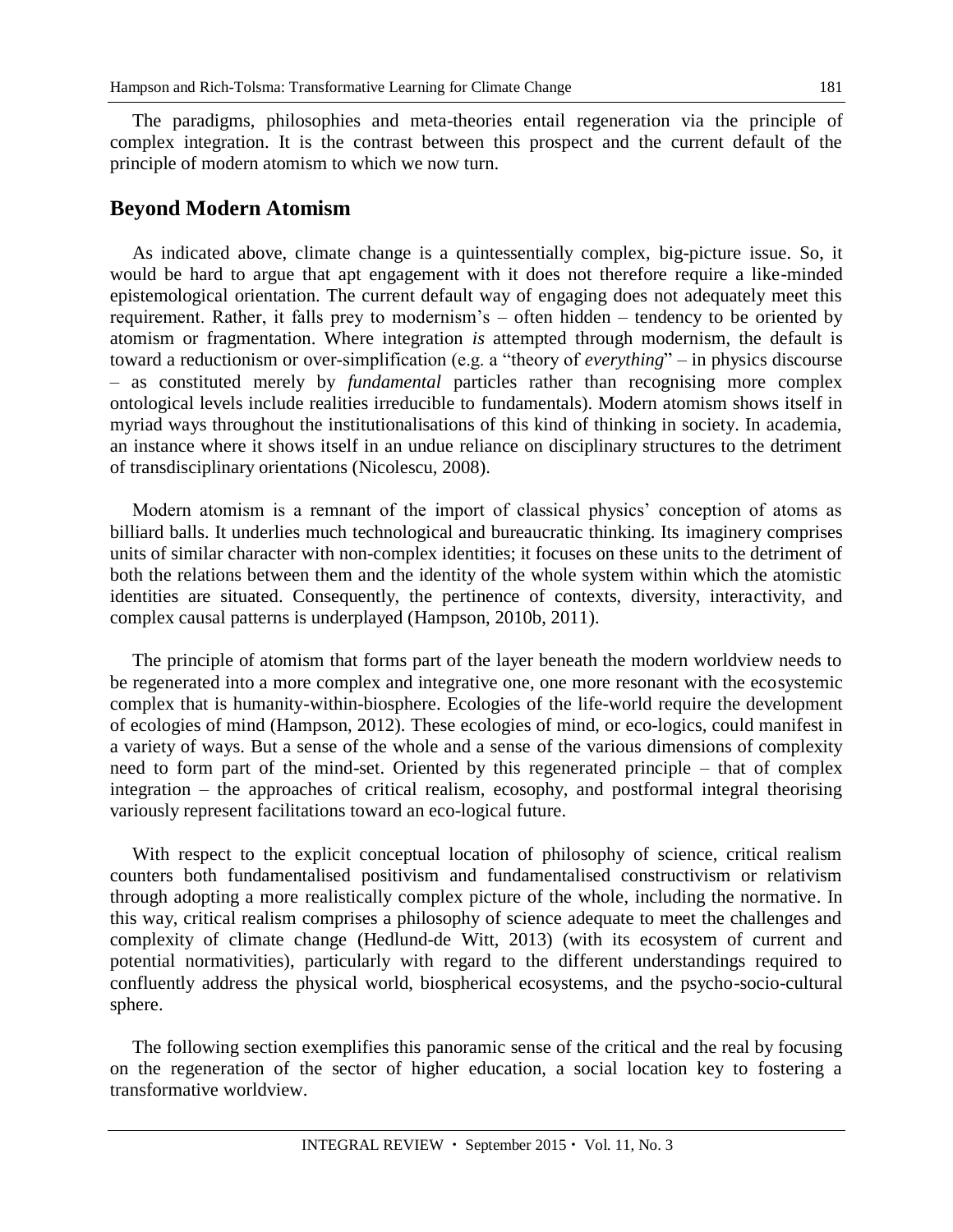# **Regenerating Practice**

The regeneration of principles and worldview perspectives has implications for practice. Education is potentially able to be efficient in facilitating the profound changes necessary, and, indeed, is potentially the dominant locus of transformative learning. In this article we have chosen to address higher education as indicative.

Higher education in late modernity is multifaceted. One could say it is both part of the problem (through its reinforcement of climate-change-inducing ways of thinking as per atomism) and part of the solution (such as through its constructive analyses of the problem). Higher education is also undergoing significant changes. Some are facilitative of new, apt ways of learning and being, whilst others reinforce late modernism's grip – the demise of the arts and humanities in favour of business-related courses, for example. We argue that such so-called economism is actually a form of sectarian, ego-driven, short-term interest; what is *pragmatic for the planet* is ignored. If a long-term systems perspective is considered then the arts and humanities become highly pragmatic given the desirability of global reflexive consciousness. Moreover, the strong institutional inclination toward disciplinary structures – in contrast to transdisciplinary frames – thwarts integrated attempts to address climate change as a quintessentially big-picture and multifaceted issue. What is needed is the new norm of a financially empowered, rigorous (but not rigid) transdisciplinary orientation toward climate change. This includes transformative engagements with the pertinent contexts of climate change (past, present and possible futures for humanity and other life forms), exploration of the various paradigms of consciousness and a focus on rational inquiry beyond the limitations set by conventional thinking.

In short, apt address of climate change requires transdisciplinary frames in order to prioritise and coordinate the various types of understandings arising from the natural and social sciences, the arts and humanities.

For further discussion of transdisciplinarity as a suitable complex integrative form of *curriculum* to facilitate futures adequately addressing climate change, please see Hampson (2012); and for further discussion with respect to complex integrative approaches in general regarding higher education, please see Hampson (2011) and Hampson & Rich-Tolsma (forthcoming). The discussion below focuses instead on transformative learning *processes*, and concomitant character of learner, teacher and occasion.

### **Andragogy and Heutagogy**

As learners develop cognitively they become increasingly rationally emancipated, mature, and functionally autonomous (Mezirow, 1997). This development takes place in inverse proportion to their need for scaffolding, instructional support, and cultural mediation (Canning & Callan, 2010; Kenyon & Hase, 2010). Blaschke (2012) therefore proposes that there is a natural developmental progression from the concept of pedagogy (*leading the child*) built upon teacher-lead student engagement, to andragogy (*leading the person*) oriented by the student-centred notion of learning cultivation, to heutagogy (*leading the self*) resonant with the notion of self-realisation (Canning, 2010).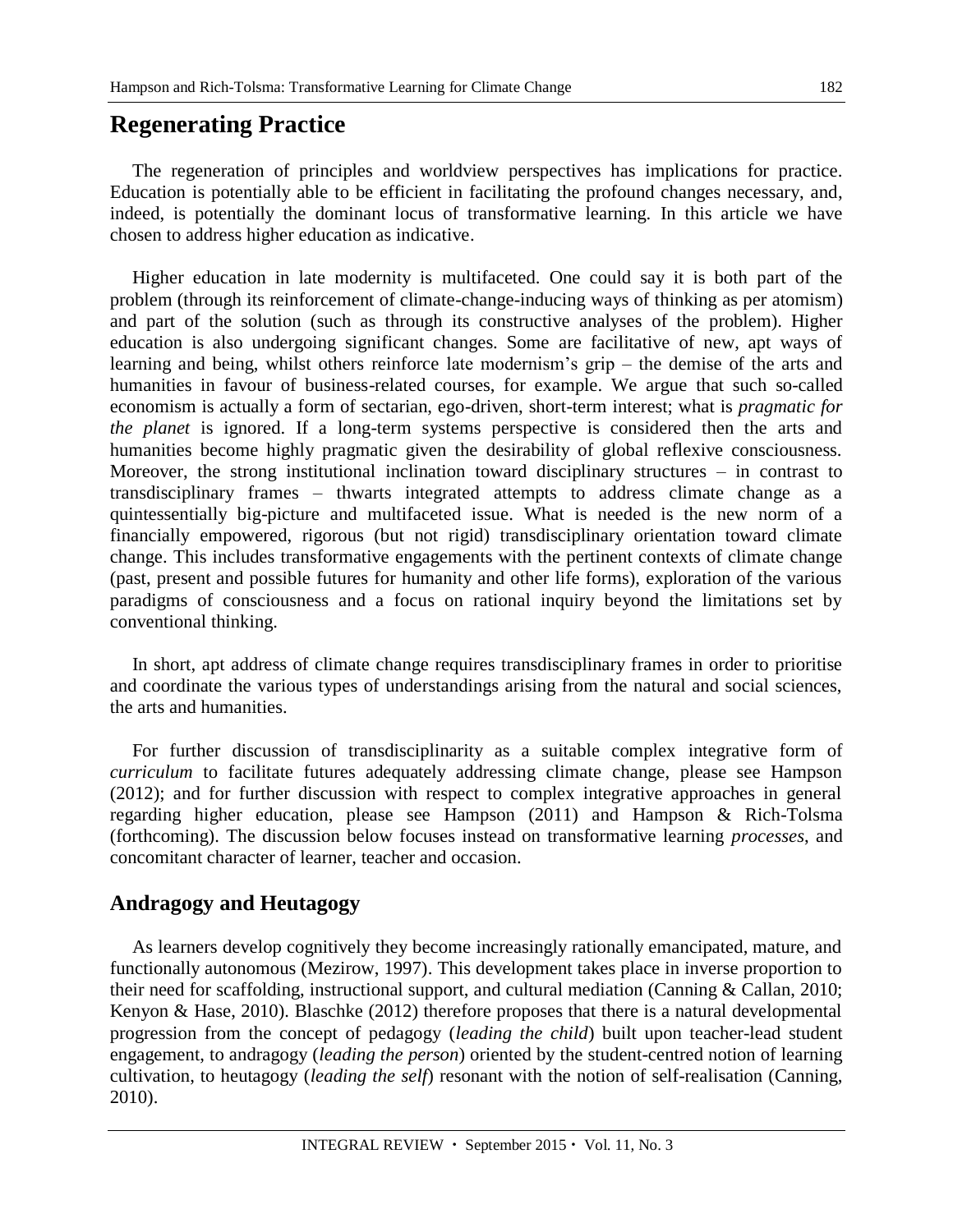Transformative higher education addresses the last two. Whilst andragogy can be identified as self-*directed* learning (Knowles, 1975; Merriam, 2001), heutagogy may be understood as self*determined* learning involving the development of competencies and capacities (Hase & Kenyon, 2000; 2007). Here, the learner becomes "the major agent in their own learning, which occurs as a result of personal experiences" (Hase & Kenyon, 2007: 112). One of the key characteristics of a heutagogical approach is double-loop learning and self-reflection (Argyris & Schön, 1996). As learners take ownership for the determination of their own learning and transformation they begin to interrogate deeply held beliefs and assumptions underpinning their actions (Eberle & Childress, 2005; Hase, 2009) thus initiating "virtuous cycles" of learning. Mezirow indicates that this process involves a critical reflectivity comprising four types of subjective reframing:

- *Narrative* the application of narrative critical reflection of assumptions to oneself;
- *Systemic* critical inquiry into inter-objective factors and influences (e.g. the organizational, political, social, and ethical);
- *Therapeutic* a careful phenomenological appraisal of our feelings and reactive thought patterns in order to apprehend the foreseeable effect they may have on our actions; and
- *Epistemic* the interrogation of the causes, nature, and consequences of our very frame of reference.

Such transformative learning processes can occur in both individual learning and collective learning (Kilgore, 1999) contexts. Regarding the address of climate change, empowerment of the latter would be particularly appropriate given the global nature of the crisis.

We end with indications regarding the changing roles of learner, teacher and learning occasion. The following account regarding transformative human identity (Hampson, 2005) presents an amalgam understanding oriented by approaches such as those of Mezirow (1981; 1991; 1997), Baumgartner (2001), Daloz (1986; 1999), Dirkx (1997), Taylor (1998), Morin (1999), Kincheloe (2005), and Montessori (1988) in addition to drawing upon the experience of the current authors.

# **The Transformative Learner**

The student encountering transformative learning is no longer a mere educational consumer, but rather a transdisciplinary scientist-scholar-practitioner deeply engaged in self-determination and the apt transformation of their world. This requires that learners have sufficient developmental maturity to explore the perspectives of others and cope with their own shifts in paradigm; that they are ready and open for change; that they are willing to make self-reflection an integral part of their lives in multiple contexts; and that they strive for pertinent knowledge, courageously engaging the complex multiplicity of perspectives. Their journey forms part of a (perhaps non-linear but progressive) emancipation enabling them to name their own world (Freire 1997, p.89) , rather than merely regurgitating social realities defined by cultural institutions. It might also be seen that learners with diverse (positive and negative) life experience have an increased likelihood of cultivating transformation.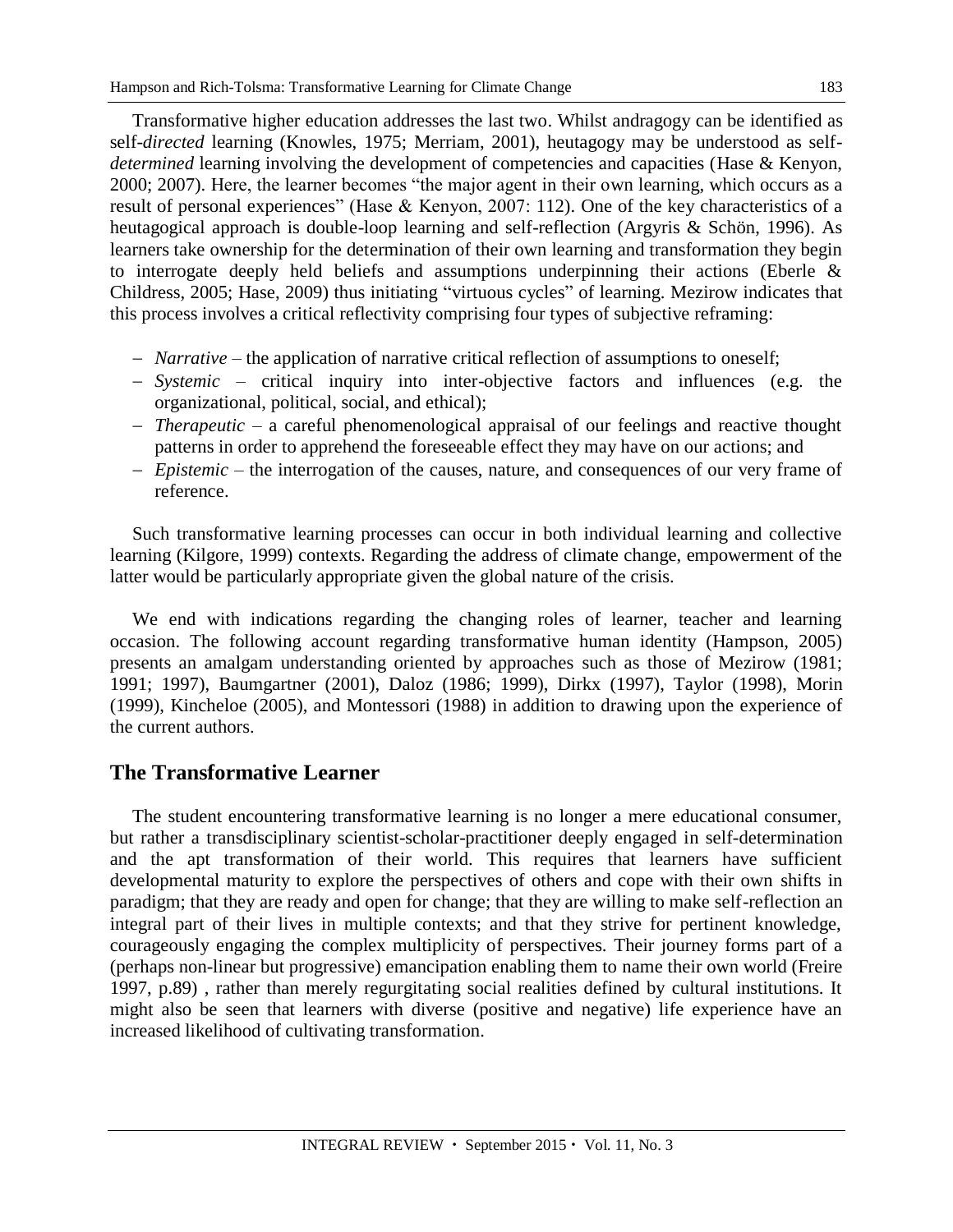### **The Transformative Teacher**

Analogously, transformative educators are no longer a mere technician charged with administering an educational commodity, nor are they a guide through the predictable terrain of a curriculum. Instead, they serve the roles of mediator and companion; they become the enabler of the students' self-determination and social emancipation: teacher as catalyst for transformation. This includes facilitating emotional intelligence, $1<sup>T</sup>$  and critical awareness (critical thinking and critical theory). $^{12}$ 

### **The Transformative Occasion**

The learning occasion as a whole thus becomes transformed into one in which the planetary, the complex, and the holistic are welcomed, encompassing multiple perspectives and states of awareness. Understanding is embedded within deep purpose and individual biography. Transformative processes such as Theory U are employed in order to access apt ways forward. These may also entail processes from the arts and the physical, as well as entailing a sense of exploration between different perspectives, toward the engendering of respect, empathy, deep dialogue and collegiality,. Additionally, outer architecture is consciously designed as a reflection of the "inner architecture" of transformative curriculum. Overall, there is a sense of global citizenship deeply rooted in a worldview striving towards ethics for the human species and other sentient beings, a worldview that facilitates appropriate address of climate change through the many dimensions of transformative learning.

# **Ends-in-View**

 $\overline{a}$ 

Apt engagement with climate change involves the transformation of the dominant worldview of humanity. Whilst it has achieved much, modernism has been insufficiently ecological; it has been overly simplistic, and inadequately attentive to the full range of human potential and social well-being. The new worldview needs to be deeply ecological, complexly integrative, and transformative. Transformative learning – both individual and collective – is a key process in helping regenerate our worldview in such a way. It also derives from the new worldview, one that pays apt homage to non-Western understandings, to the pre-modern West, and to alternative (e.g. Romantic) streams of human consciousness. The new worldview entails a major shift of principles, requiring the reinvigoration of epistemology and a highly developed review of the philosophy of science. Careful discernment should be applied to both science and economics to

<sup>&</sup>lt;sup>11</sup> *Facilitating emotional intelligence. Interpersonally*, this includes facilitating and modeling sensitive relationships towards and among students, for instance by transcending (or at least acknowledging and suspending) one's own prejudices and striving for a fuller understanding and empathy towards others. *Intrapersonally*, this includes mentoring students in the habit of reflexive self-criticality, especially through constant humility and self-reflection (including blind spots).

<sup>&</sup>lt;sup>12</sup> *Facilitating critical awareness*. Facilitating critical thinking involves the explicit qualities of openmindedness and deep inquiry. This often leads to facilitating insights arising from a critical theory orientation. These could involve the planet as a whole, and the economico-socio-cultural context. They might also involve the more specific context of education – the different purposes that different educational institutions have pursued, any hidden curriculum, the influence of power relations, and the context of knowledge production, particularly with respect to alertness to reductionism.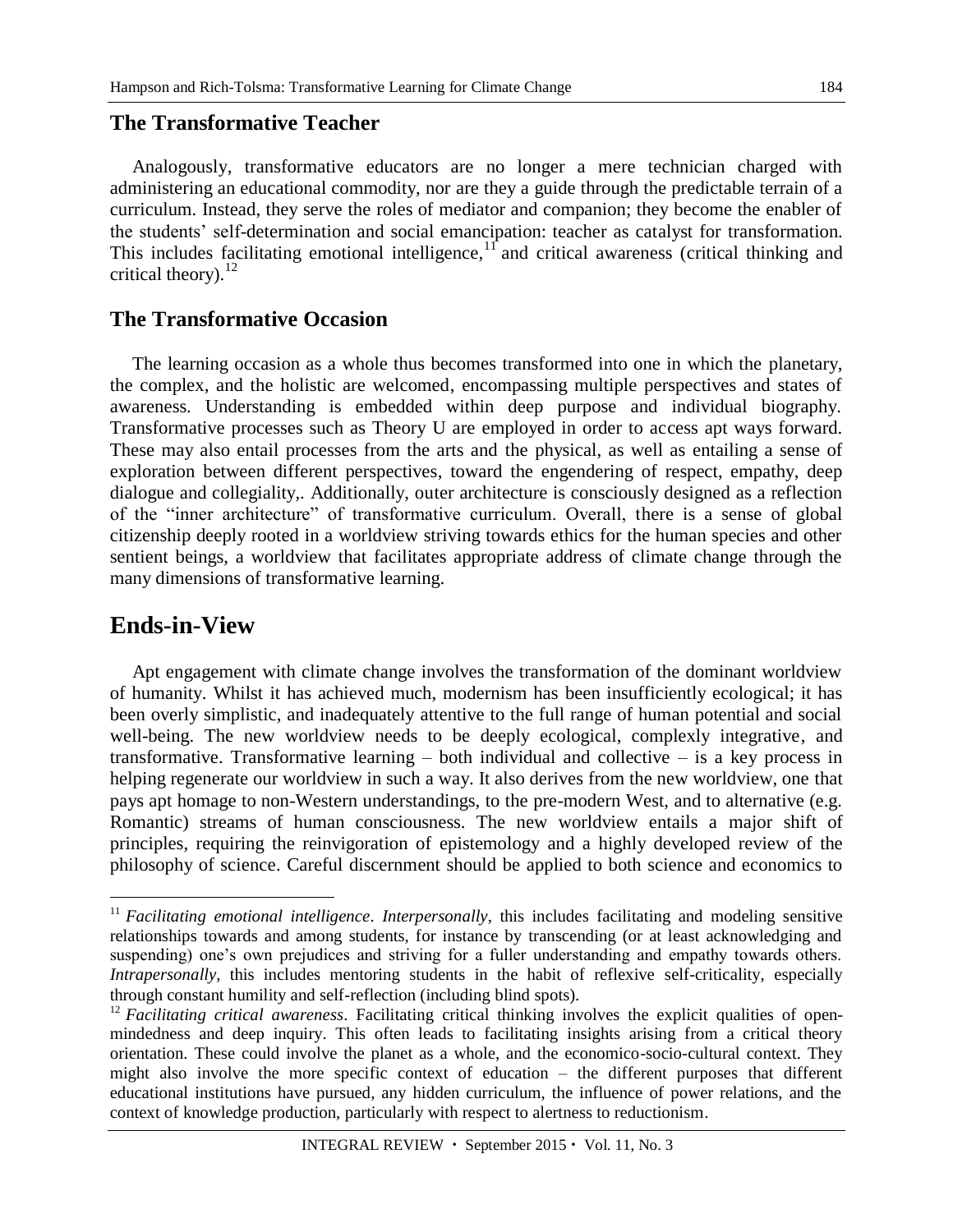separate out their core good from ideological distortions, including collusion with partisan interests. The latter should be deconstructed; the former should form the core of a new appropriate principle of science and economics. The practice of transformative learning should be understood as an open system, one occurring in many contexts, both formal and informal.

The depth of the climate change issue indicates the appropriateness of employing processes of engagement with it that have analogous levels of depth. Transformative learning is a signifier that coheres various processes that have such a depth – the depth, one might say, at which diamonds are made. This paper has indicated that such learning occasions enable the regeneration of deep layers of our individual and collective being – the regeneration of perspectives and principles which have the ability to most effectively engage with the uniquely challenging predicament which is now presenting itself to humanity. The particular depth regarding perspectives that we have addressed can be identified as – at least – worldview. Worldview is often unconscious and yet guides many of our activities. Even further: beneath worldview can be identified deep imaginal patterns and habits, archetypes, myths, metaphors, paradigms and principles – also mostly unconscious. These underpin, give life to, and maintain their respective worldview(s). In addition to addressing the layers of worldview perspectives and metaphors/principles in general, the paper has also focused on higher education as social sector to explore these deeper layers in particular contexts with regard to the challenge of climate change.

It is hoped that the advocacy of transformative learning as presented here inspires such depthprocesses to be creatively employed in the myriad contexts of climate change engagement. Maythe movement outward and onward be accompanied by a development inward and upward . It should become natural to love the Earth.

# **References**

- Abukhattala, I. (2004). 'The new bogeyman under the bed: Image formation of Islam in the Western school curriculum and media'. In J. Kincheloe & S. Steinberg (Eds.), *The miseducation of the West: How schools and the media distort our understanding of the Islamic world.* (pp. 153-170). Westport, CT: Praeger.
- Argyris, C., & Schön, D.A. 1996. *Organizational learning II: Theory, method, and practice*. Reading, Mass.: Addison-Wesley.
- Aurobindo, Sri (1975). *The life divine*. Pondicherry: Sri Aurobindo Ashram Trust.
- Ballard, D. (2005) 'Using learning processes to promote change for sustainable development'. *Action Research (Special issue on change for sustainable development)*, *3*(2), 135-156.
- Baumgartner, L. M. (2001). An update on transformational learning theory. In S. B. Merriam (Ed.), *The new update on adult learning theory: New directions for adult and continuing education*. (pp. 15-24). San Francisco: Jossey-Bass.
- Berry, T. (1991). *Befriending the earth: A theology of reconciliation between humans and the earth*. Mystic, CT: Twenty-third Publications.
- Bhaskar, R. (1978). *A realist theory of science.* London: Verso.
- Bhaskar, R., Esbjorn-Hargens, S., Hedlund-de Witt, N., & Hartwig, M. (2015). *Metatheory for the anthropocene: Emancipatory praxis for planetary flourishing.* London, UK: Routeledge.
- Bishop, R. C. (1978). 'Endangered species and uncertainty: The economics of a safe minimum standard'. *American economic review, 60*, 10-18.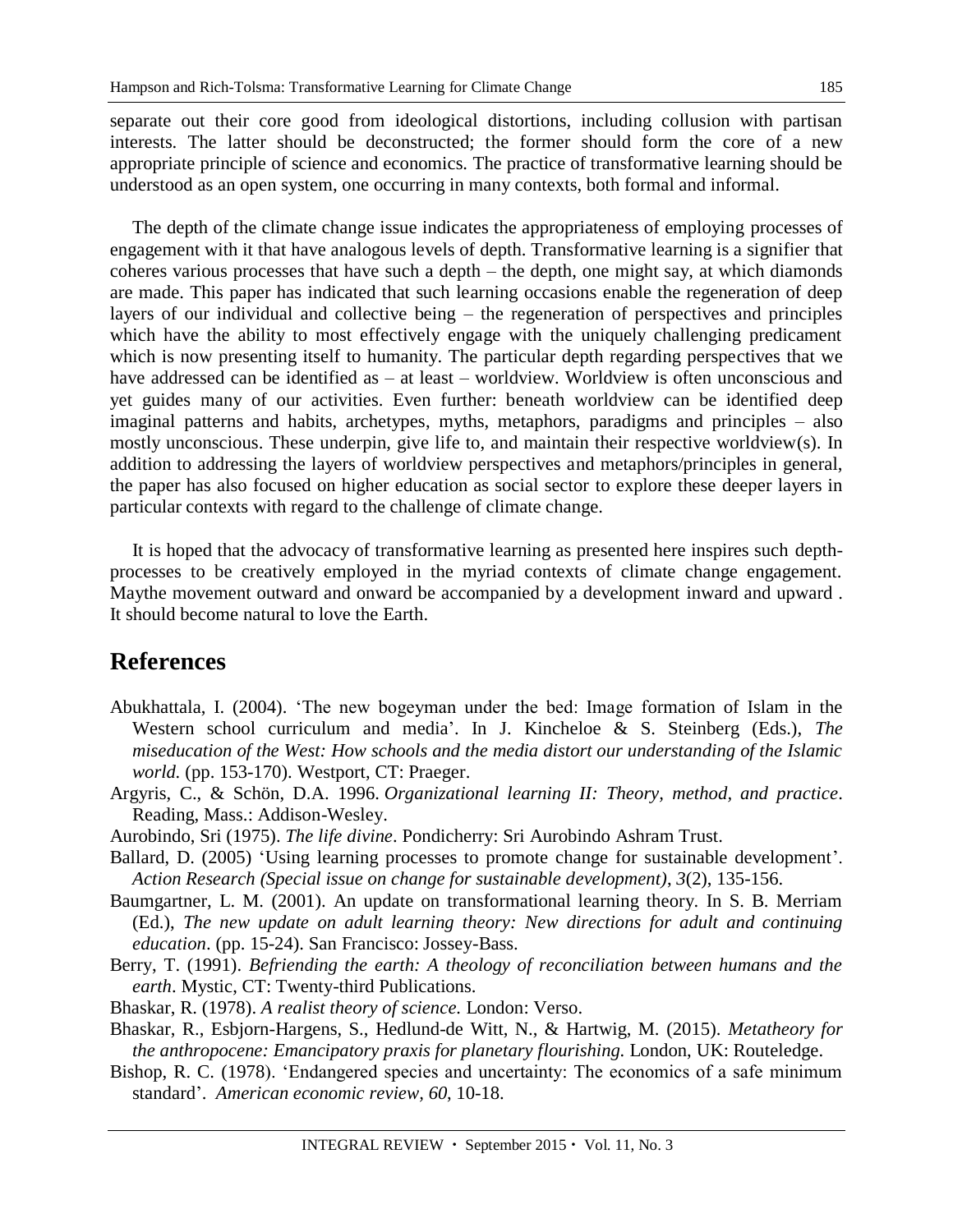- Bishop, Richard C. (1993). 'Economic efficiency, sustainability, and biodiversity'. *Ambio*, *22* (2- 3): 69-73.
- Blaschke, L. M. (2012) 'Heutagogy and lifelong learning: A review of heutagogical practice and self-determined learning'. *The International Review of Research in Open and Distance Learning, 13*(1), 56-71.
- Boyd, R.D. (1991). *Personal transformation in small groups: A Jungian perspective*. London: Routledge.
- Boyd, R.D. & Myers, G.J. (1988). 'Transformative education'. *International Journal of Lifelong Education. 7* (4), 261-284.
- Brown, B.C. (2007). *The Four Worlds of Sustainability: Drawing upon four universal perspectives to support sustainability initiatives.* Integral Sustainability Centre.
- Brown, L.R. (2008) *Plan B 4.0: Mobilizing to save civilization.* New York, NY: WW Norton & Company.
- Cairns, L. G., & Hase, S. (1996) 'Capability and re-engineering in educational change'. Paper presented at the *Second ACEID – UNESCO International Conference, Re-engineering for Change: Educational Innovation for Development*. Bangkok, Thailand.
- Canning, N. (2010). 'Playing with heutagogy: Exploring strategies to empower mature learners in higher education'. *Journal of further and higher education, 34*(1), 59-71.
- Cannin, N. & Callan, S. (2010). 'Heutagogy: Spirals of reflection to empower learners in higher education'. *Reflective practice*, *11*(1), 71-82.
- Capra, F. (1982). *The turning point: Science, society and the rising culture*. New York, NY: Bantam Books.
- Carson, R. (1962). *Silent spring.* New York, NY: Houghton Mifflin.
- Ciriacy-Wantrup, S. V. (1952). *Research conservation: Economics and policies.* London: Cambridge University Press.
- Cook, J., Nuccitelli, D., Green, S. A., Richardson, M., Winkler, B., Painting, R., Way, R., Jacobs, P., & Skuce, A. (2013). 'Quantifying the consensus on anthropogenic global warming in the scientific literature'. *Environmental research letters, 8*(2), 1-7.
- Daloz, L. (1986). *Effective teaching and mentoring: Realizing the transformational power of adult learning experiences.* San Francisco: Jossey-Bass.
- Daloz, L.A. (1999) *Mentor: Guiding the journey of adult learners.* San Francisco: Jossey-Bass.
- Daly, H. E. (1990). *Steady state economics.* Washington DC: Island Press.
- Daly, H.E. (1992). 'Sustainable development is possible only if we forgo growth'. *Earth Island Journal*, *7*(2).
- Dirkx, J.M. (1997). 'Nurturing soul in adult learning'. In P. Cranton (Ed.). *Transformative learning in action.* (pp. 79-88). San Francisco: Jossey-Bass.
- Dirkx, J.M. (1998). 'Transformative learning theory in the practice of adult education: An overview'. *PAACE Journal of lifelong learning*, *7*, 1-14.
- Eberle, J. (2009). 'Heutagogy: What your mother didn't tell you about pedagogy and the conceptual age'. *Proceedings from the 8th Annual European Conference on eLearning*, October 29-30, 2009. Bari, Italy.
- Esbjörn-Hargens, S. (2005). 'Integral ecology: A post-metaphysical approach to environmental phenomena'. *AQAL Journal of integral theory and practice, 1*(1), 156-161.
- Esbjörn-Hargens, S. (2010a). 'An integral overview of climate change: Why truth is not enough'. In *AQAL Journal of integral theory and practice*, *5*(1), 1-42.
- Femia, A., Hinterberger, F., & Renn, S. (1999). 'Economic growth with less material input? Decomposing the empirical trend of de-linking'. *Symposium on 'Energetic and material*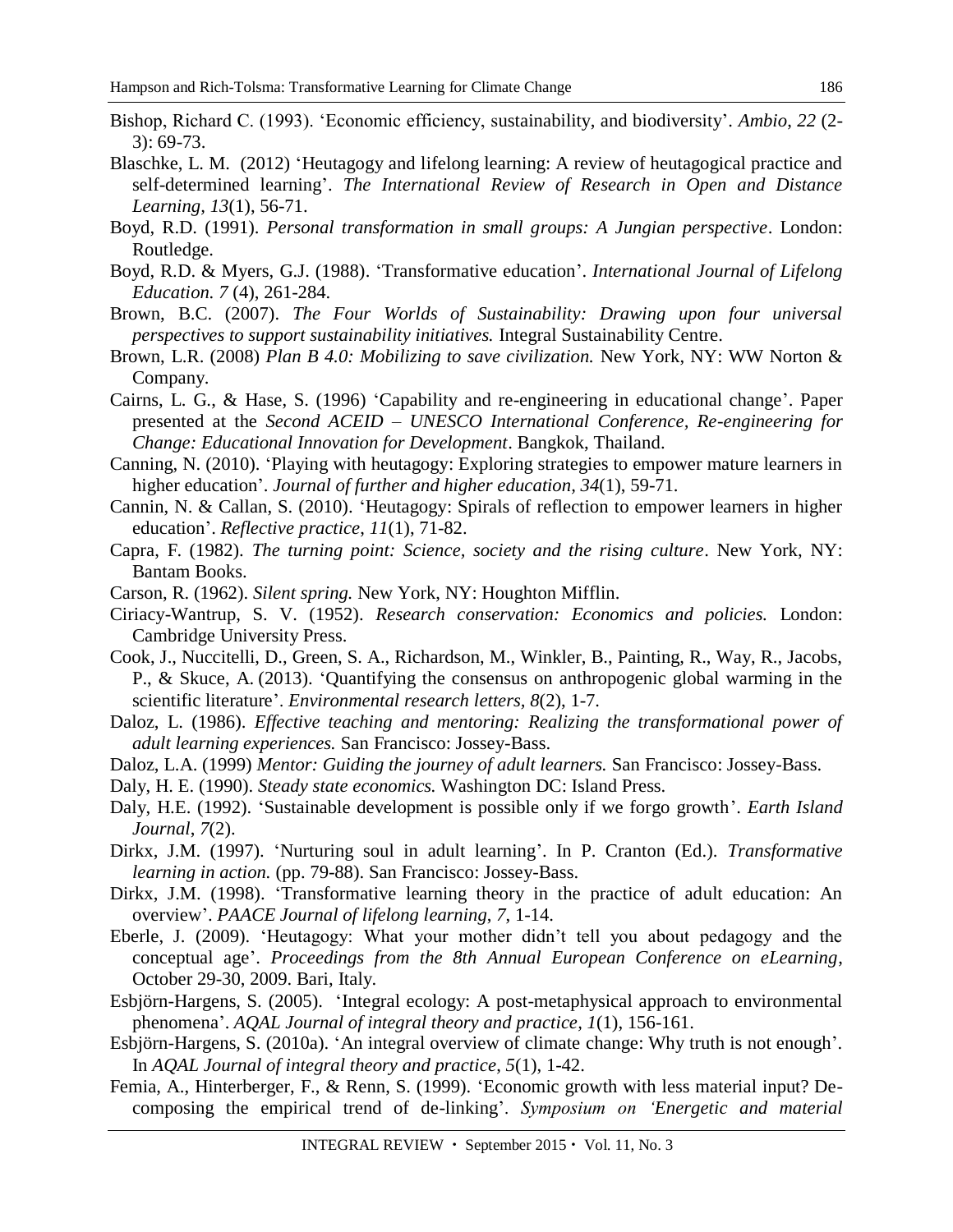*metabolism' at the conference on 'Nature, society, and history: Long-term dynamics of social metabolism',* September 30th – October 2nd, 1999. Vienna, Austria.

- Freire, P. (2000) *Pedagogy of the oppressed (30th anniversary edition)*. New York, NY: Continuum.
- Gebser, J. (1991) *The ever present origin*. Athens, OH: Ohio University Press.
- Geels, F.W. & Schot, J. (2007). 'Typology of sociotechnical transition pathways'. *Research Policy, 36*(3), 399-417*.*
- Glausiusz, J. (2007). 'Better planet: Can a maligned pesticide save lives?' *Discover Magazine*. 20 November, 2007, 34.
- Griffin, D. R. (2002). 'Introduction to SUNY Series in Constructive Postmodern Thought'. In C. Keller & A. Daniell (Eds.), *Process and difference: Between cosmological and poststructuralist postmodernisms.* (pp. vii-xi). Albany, NY: State University of New York Press.
- Guattari, F. (1989). *The three ecologies*. London: Continuum.
- Habermas, J. (1971). *Knowledge and human interests*. Boston: Beacon.
- Habermas, J. (1984). *The theory of communicative action (volume 1): Reason and the rationalization of society.* Boston: Beacon.
- Hampson, G. P. (2005). 'Human: Machine, ape or dolphin?' *Journal of futures studies, 9*(4), 29- 44.
- Hampson, G. P. (2007). 'Integral re-views postmodernism: The way out is through'. *Integral Review*, *4*,108-173.
- Hampson, G. P. (2010a). 'Futures of integral futures: An analysis of Richard Slaughter's analysis of Causal Layered Analysis'. *Futures, 42*(2), 134-148.
- Hampson, G. P. (2010b). 'Facilitating eco-logical futures through postformal poetic ecosophy'. *Futures, 42*(10), 1064-1072.
- Hampson, G. P. (2010c). 'Western-Islamic and Native American genealogies of integral education'. In S. Esbjörn-Hargens, O. Gunnlaugson, & J. Reams (Eds.) *Integral education: New directions for higher learning*, (pp. 17-34). Albany, NY: State University of New York Press.
- Hampson, G. P. (2011). *Regenerating integral theory and education: Postconventional explorations*. Ph.D Thesis. Gold Coast, Australia: Southern Cross University.
- Hampson, G. P. (2012). 'Eco-logical education for the long emergency'. *Futures*, *44* (1), 71-80.
- Hampson, G. P. (2013). 'Toward a genealogy and topology of Western integrative thinking'. *Integral Review, 9*(2), 46-75 *.*
- Hampson G. P. & Rich-Tolsma, M. (Forthcoming). 'Toward an integrative theory of higher education: Connecting lines of inquiry from Morin's Complex Thought, Bhaskar's Critical Realism, and Wilber's Integral Theory'. In Bhaskar, R., Esbjorn-Hargens, S., Hedlund-De
- Hase, S. (1998). 'Work-based learning for learning organizations'. In J. Stephenson & M. Yorke (Eds.) *Capability and quality in higher education.* (pp. 69-76). London: Kogan Page.
- Hartwick, J. M. (1977). 'Intergenerational equity and the investment of rents from exhaustible resources'. *American economic review, 67*, 972-974.
- Hase, S. (2009). 'Heutagogy and e-learning in the workplace: Some challenges and opportunities' *Impact: Journal of applied research in workplace e-learning*, *1*(1), 43-52.
- Hase, S., & Kenyon, C. (2000). 'From andragogy to heutagogy'. *UltiBase Articles*. Retrieved from<http://ultibase.rmit.edu.au/Articles/dec00/hase2.htm>
- Hase, S. & Kenyon, C. (2007). 'Heutagogy: A child of complexity theory'. *Complicity: An international journal of complexity and education*, *4*(1), 111-119.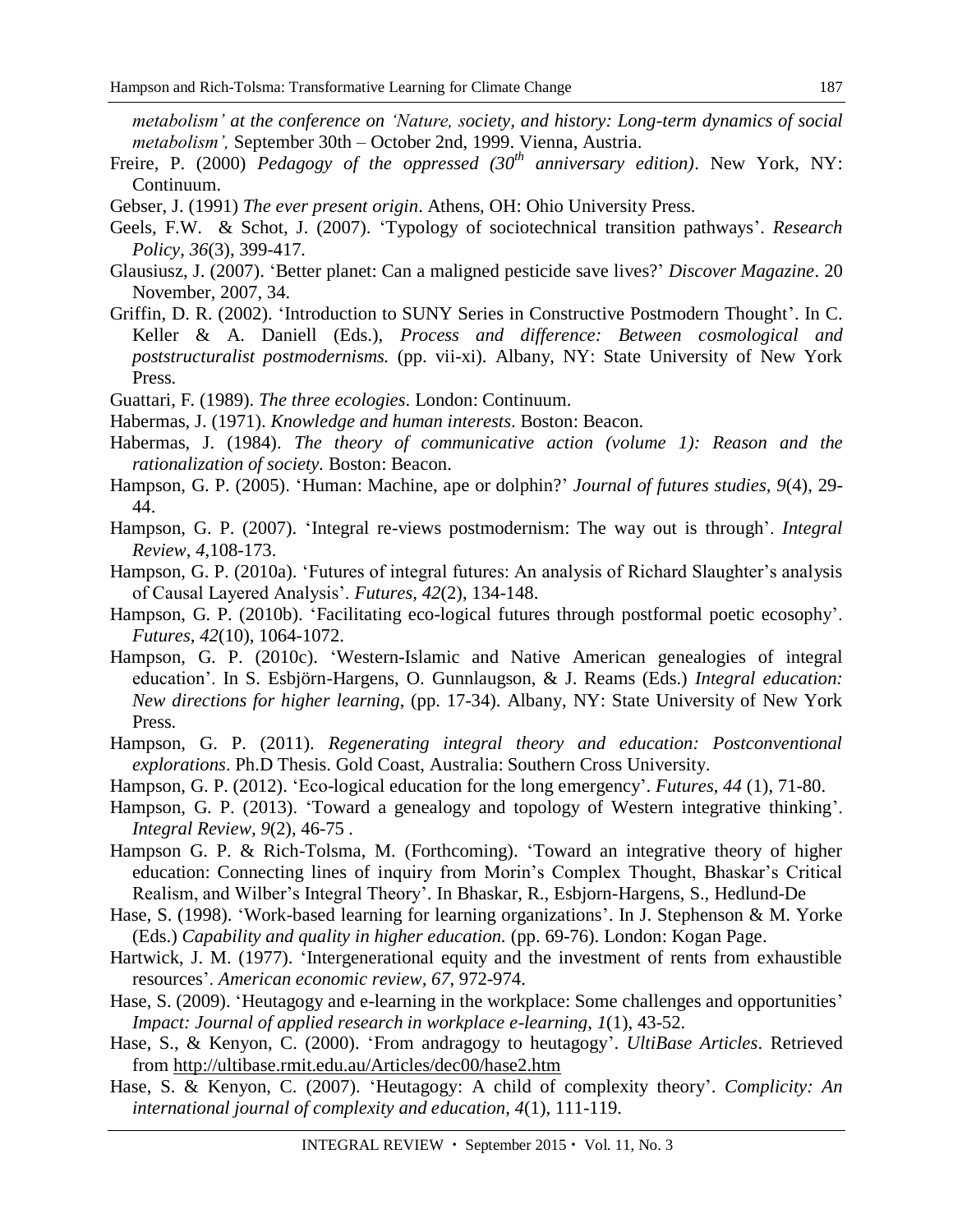Hicks, J. R. (1946). *Value and capital* (2<sup>nd</sup> edition). Oxford: Clarendon Press.

- Howarth R. B., & Norgaard R. B. (1992). 'Environmental valuation under sustainable development'. *American economic review, 82* (2), 73-477.
- Hedlund-de Witt, A. (2013). *Worldviews and the quest for sustainable societies: An exploration of the cultural and psychological dimensions of our global environmental challenges*. PhD dissertation. Amsterdam, The Netherlands: Vrije Universiteit Amsterdam.
- Inayatullah, S. (1998). 'Causal layered analysis: Poststructuralism as method'. *Futures*, *30*(8), 815-829.
- IUCN (1980). *World conservation strategy: Living resource conservation for sustainable developmen*t. Morges, Switzerland.
- James, S., & Lahti, T. (2004). *The Natural Step for communities: How cities and towns can change to sustainable practices*. Gabriola Island, BC: New Society Publishers
- Jaworski, J. (2012). *Source the Inner Path of Knowledge Creation*. San Francisco: Berrett-Koehler Publishers.
- Kaivo-oja, J., Luukkanen, J., & Malaska, P. (2001) 'Advanced sustainability analysis'. *Encyclopedia of life support systems and sustainable development, 2,* 1529-1552.
- Kegan, R. (1994). *In over our heads: The mental demands of modern life.* Cambridge, MA: Harvard University Press.
- Kenyon, C., & Hase, S. (2010). 'Andragogy and heutagogy in postgraduate work'. In T. Kerry (Ed.), *Meeting the challenges of change in postgraduate education*. (pp. 165-177). London: Continuum Press.
- Kilgore, D.W. (1999). 'Understanding learning in social movements: A theory of collective learning. In *International journal of lifelong education, 8*(3), 191-202.
- Kincheloe, J. L. (2005). 'The curriculum and the classroom'. In Joe L. Kincheloe (ed.) *Classroom teaching: An introduction*. (pp. 85-104). New York, NY: Peter Lang.
- Kitchenham, A. (2008). 'The evolution of John Mezirow's transformative learning theory'. *Journal of transformative education, 6*(4), 104-123.
- Klaasen, G., & Opschor, H. (1991). 'Economics of sustainability or the sustainability of economics'. In *Ecological economics*, *4*, 83-92.
- Knowles, M. S. (1975). *Self-directed Learning: A guide for learners and teachers*. Englewood Cliffs: Prentice Hall/Cambridge.
- Kuhn, T. (1962). *The structure of scientific revolutions*. Chicago, IL: University of Chicago Press.
- Lange, E. A. (2004). 'Transformative and restorative learning: A vital dialectic for sustainable societies'**.** *Adult education quarterly, 54*(2), 121-139.
- Lerch, A., & Nutzinger, H.G. (2002). 'Sustainability: Economic approaches and ethical implications'. *Journal of economic and social policy, 6*(2), 1-20.
- Lovelock, J. (2000). *Gaia: A new look at life on earth (3rd edition).* Oxford: Oxford University Press.
- Lynam, A. (2012). 'Navigating a geography of sustainability worldviews: A developmental map'. *Journal of Sustainability Education, 3*, 1-14.
- Macy, J. (1991). *Mutual causality in Buddhism and general systems theory: The dharma of natural systems (Buddhist studies series)*. Albany, NY: State University of New York Press.
- Macy, J. (2005). *World as lover, world as self*. Berkley: Parallax Press.
- McDonaugh, M. & Braungart, W. (2012) *Cradle to cradle: Remaking the way we make things.*  New York, NY: North Point Press.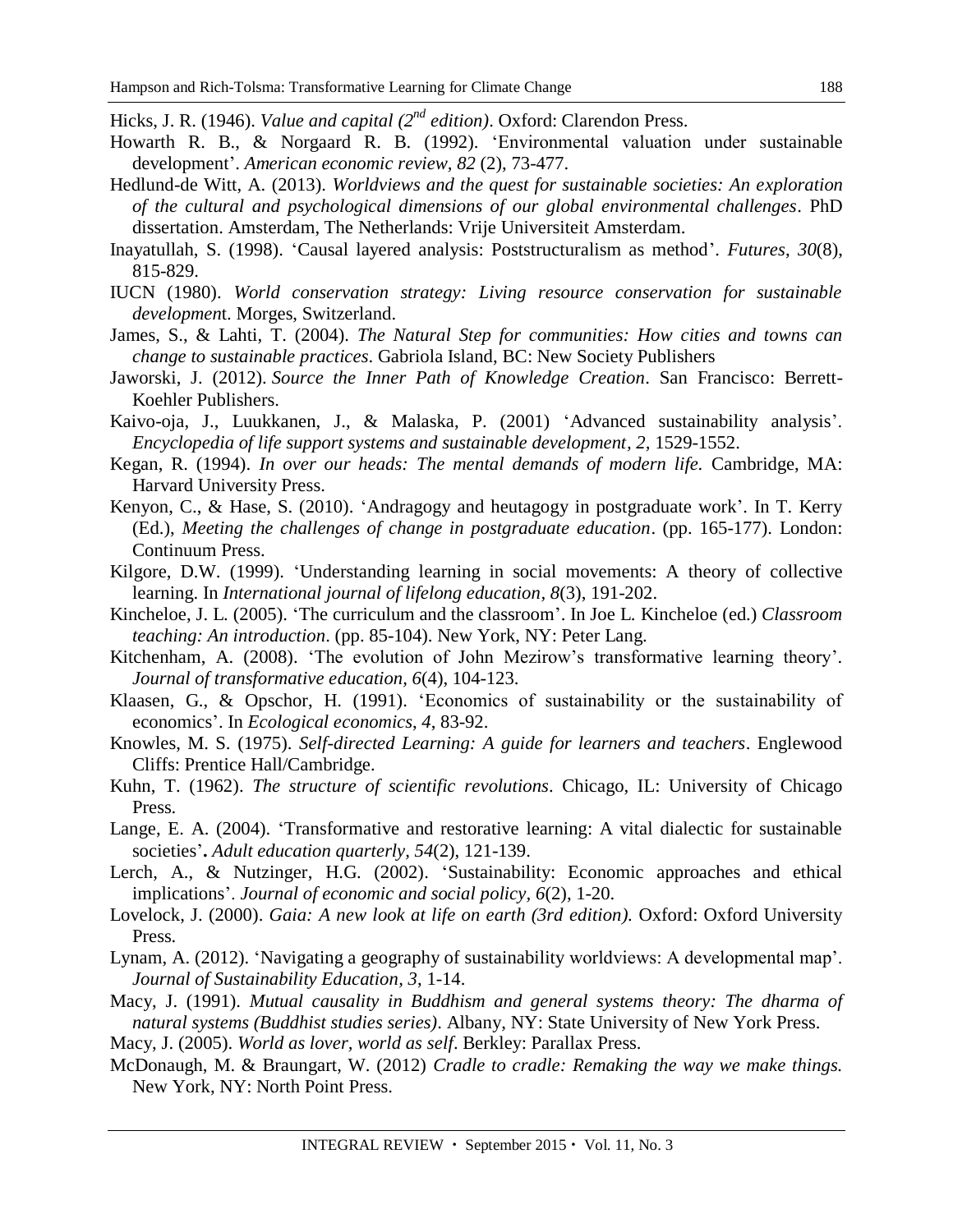- Meadows, D., et al. (1972). *The limits to growth: Report to the Club of Rome*. New York, NY: Universe Books.
- Merriam, S.B. (2001). 'Andragogy and self-directed learning: Pillars of adult learning theory'. *New directions for adult and continuing education, 89*, 3-14.
- Merriam, S. B. (2004). 'The role of cognitive development in Mezirow's transformational learning theory'. *Adult education quarterly*, *55*, 60-68.
- Merriam, S.B., Caffarella, R.S., & Baumgartner, L.M. (2007). *Learning in adulthood: A comprehensive guide.* San Francisco: Jossey-Bass.
- Mezirow, J. (1978a). *Education for perspective transformation: Women's re-entry programs in community colleges*. New York, NY: Columbia University Teacher's College.
- Mezirow, J. (1978b). 'Perspective transformation'. *Adult education*, *28*, 100-110.
- Mezirow, J. D. (1981). 'A critical theory of adult learning and education'. *Adult education quarterly*, *32*(1), 3-24.
- Mezirow, J. (1985). 'A critical theory of self-directed learning'. In S. Brookfield (Ed.), *Selfdirected learning: From theory to practice (New Directions for Continuing Education*. (pp. 17-30). San Francisco: Jossey-Bass.
- Mezirow, J. (1991). *Transformative dimensions of adult learning*. San Francisco, CA: Jossey-Bass.
- Mezirow, J (1997). 'Transformative learning: Theory to practice'. *New directions for adult and continuing education*, *74*, 5-12.
- Mezirow, J. (1998a). 'Cognitive processes: Contemporary paradigm of learning'. In P. Sutherland (Ed.), *Adult learning: A reader*. (pp.2-13). Stirling, VA: Kogan Page.
- Mezirow, J. (1998b). 'On critical reflection'. *Adult learning quarterly*, *48*(3), 185-198.
- Mezirow, J. (2000). *Learning as transformation: Critical perspectives on a theory in progress*. San Francisco: Jossey-Bass.
- Montessori, M. (1988). *The absorbent mind.* Oxford: Clio Press
- Morin, E. (1999). *Seven complex lessons in education for the future.* Paris: UNESCO.
- Naess, A. (1989). *Ecology, community, and lifestyle.* Cambridge, UK: Cambridge University Press.
- Naess, A. (2005). *The selected works of Arne Naess: volumes 1-10 (Harold Glasser (Ed.)).* New York, NY: Springer.
- Nicolescu, B. (Ed.). (2008). *Transdisciplinarity: Theory and practice*. Creskill, NJ: Hampton Press.
- Pearce, D.W., & Turner, R. K. (1990). *Economics of natural resources and the environment*. Hertfordshire: Harvester Wheatsheaf.
- Pezzey, John (1992). 'Sustainable development concepts: An economic analysis'. *World Bank environmental paper number 2*. Washington, DC: World Bank.
- Readfearn, G. (17 May, 2013). 'Zombie climate sceptic theories survive only in newspapers and on TV'. *Guardian*.
- Reason, Coleman, & Ballard, *et al.* (n.d.) *Insider Voices: Human dimensions of low carbon technology.* Manchester: lowcarbonworks / University of Manchester.
- Sarewitz, D. (2004). 'How science makes environmental controversies worse'. In *Environmental science & policy, 7*, 385-403.
- Scharmer, O. (2009) *Theory U: Leading from the future as it emerges.* San Francisco: Berrett-Koehler.